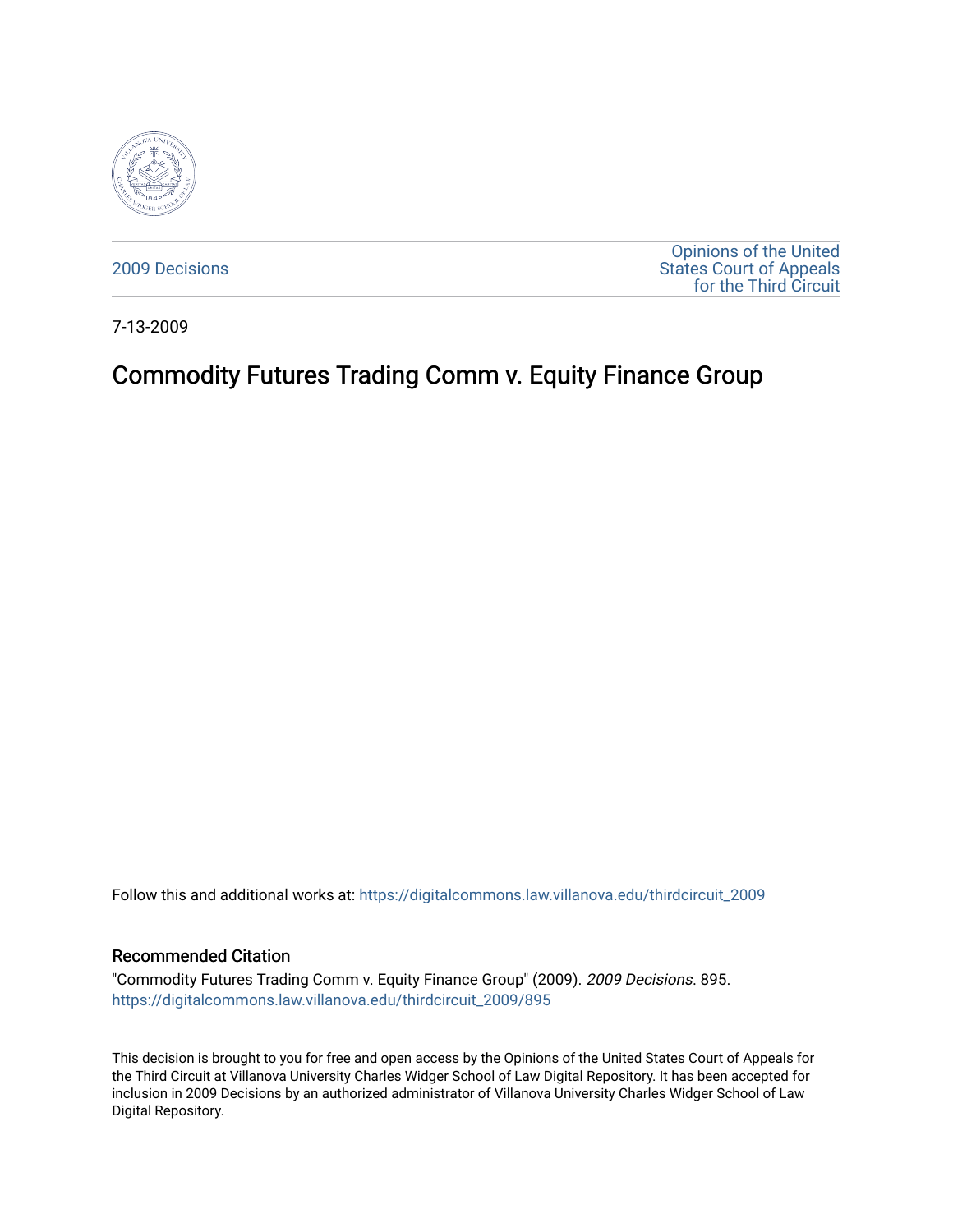PRECEDENTIAL

UNITED STATES COURT OF APPEALS FOR THE THIRD CIRCUIT

Nos. 08-1558, 08-1838 & 08-2495

#### COMMODITY FUTURES TRADING COMMISSION

v.

EQUITY FINANCIAL GROUP LLC; TECH TRADERS, INC.; VINCENT J. FIRTH; ROBERT W. SHIMER; J. VERNON ABERNETHY; COYT E. MURRAY; MAGNUM CAPITAL INVESTMENTS, LTD.; MAGNUM INVESTMENT, LTD; TECH TRADERS, LTD.

> Robert W. Shimer, Appellant at No. 08-1558

> Vincent J. Firth, Appellant at No. 08-1838

Equity Financial Group, LLC, Appellant at No. 08-2495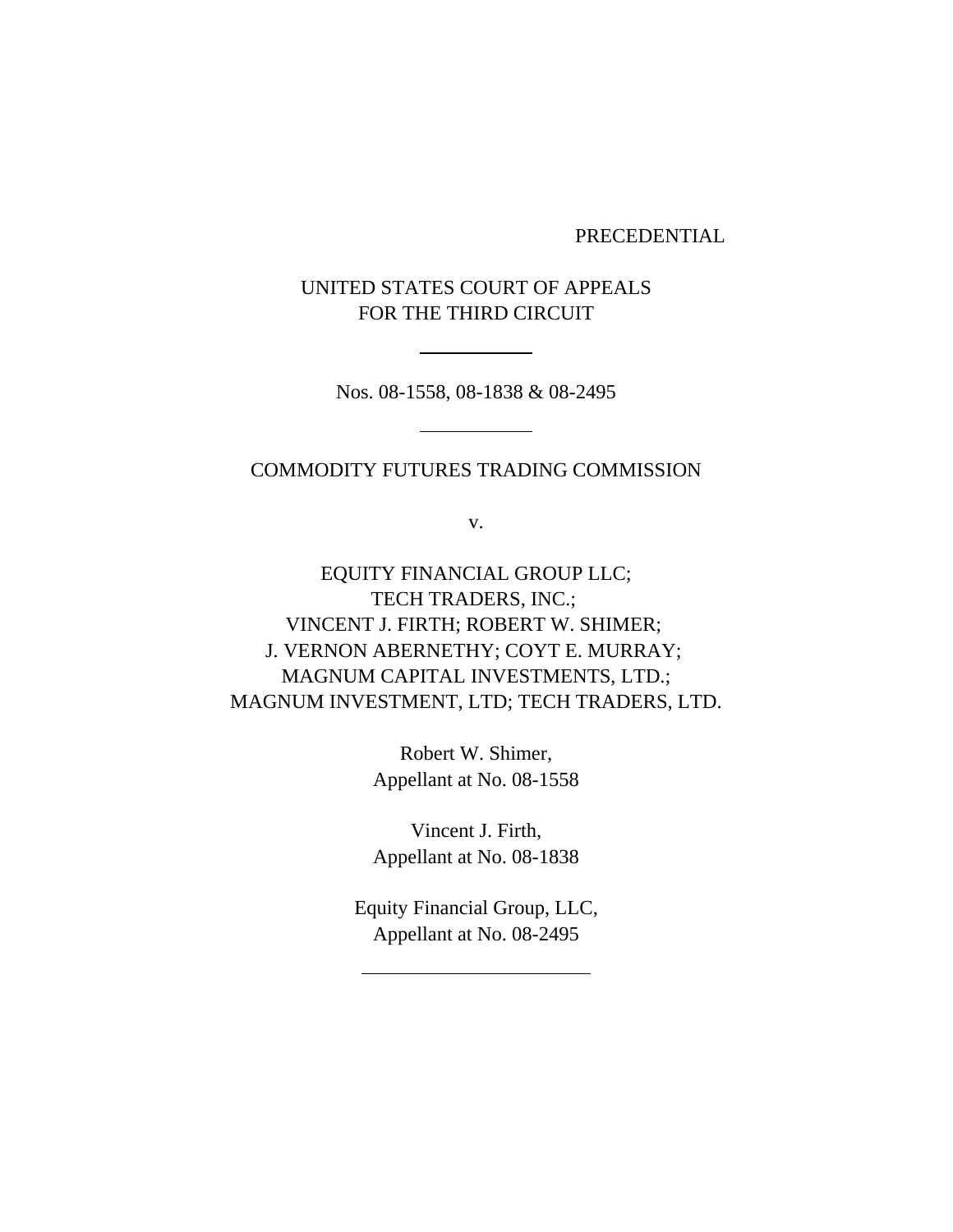On Appeal from the United States District Court for the District of New Jersey D.C. Civil Action No. 1-04-cv-01512 (Honorable Robert B. Kugler)

Argued March 3, 2009

Before: SCIRICA, *Chief Judge*, SLOVITER and HARDIMAN, *Circuit Judges*.

(Filed: July 13, 2009)

# ROBERT W. SHIMER, ESQUIRE (ARGUED) 414 Allendale Way Camp Hill, Pennsylvania 17011 Appellant, *Pro Se* and Attorney for Appellant, Equity Financial Group, LLC

VINCENT J. FIRTH 3 Aster Court Medford, NJ 08055 Appellant, *Pro Se*

MARTIN B. WHITE, ESQUIRE (ARGUED) LYNN A. BULAN, ESQUIRE Commodity Futures Trading Commission Three Lafayette Centre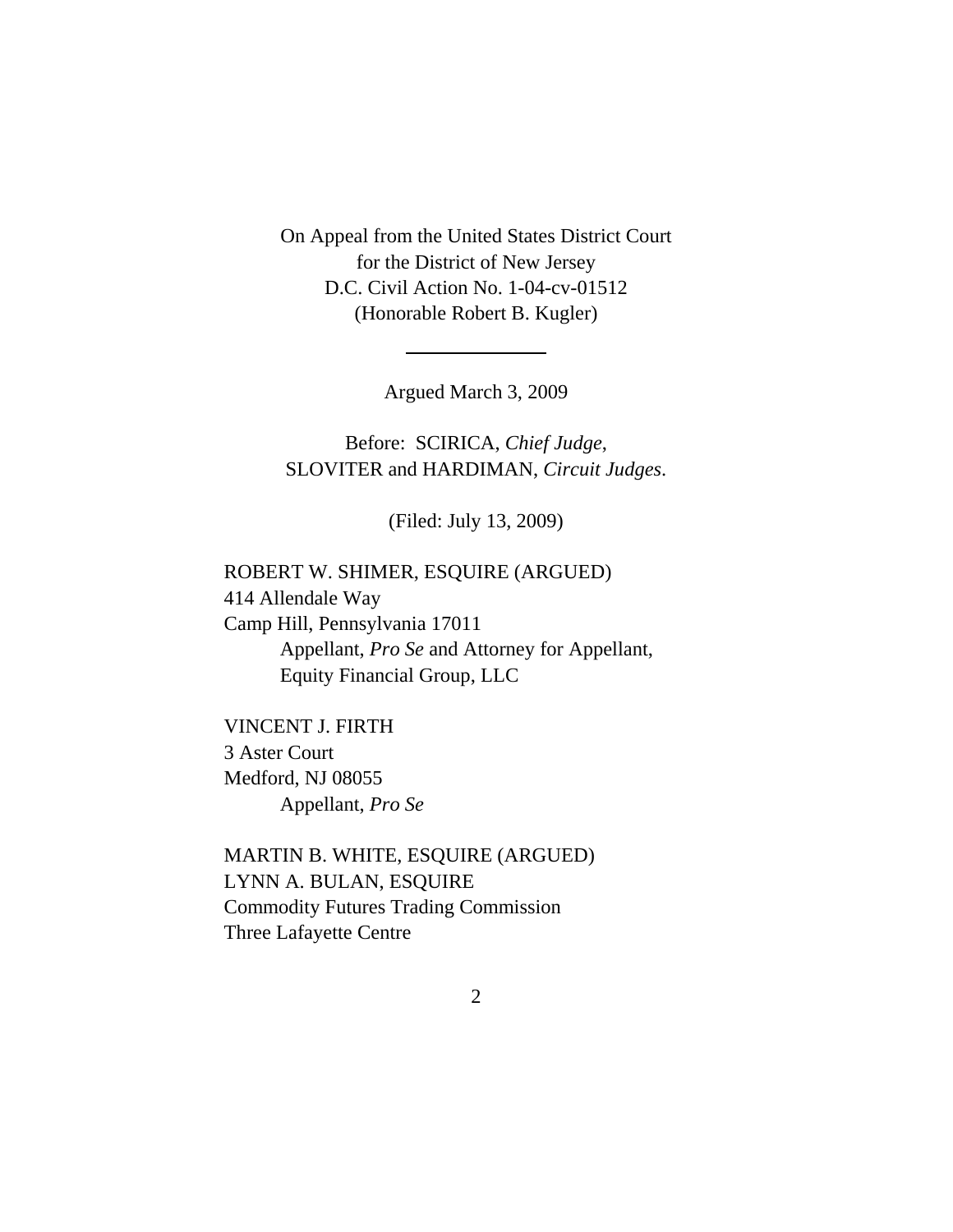1155 21st Street, N.W. Washington, D.C. 20581 Attorneys for Appellee, Commodity Futures Trading Commission

JEFFREY A. CARR, ESQUIRE Pepper Hamilton 301 Carnegie Center, Suite 400 Princeton, New Jersey 08543-5276 Attorney for Appellee, Stephen T. Bobo

J. VERNON ABERNETHY 100 Glenway Street Belmont, NC 28012 Appellee, *Pro Se*

# OPINION OF THE COURT

SCIRICA, *Chief Judge*.

This case involves a civil enforcement action under the Commodity Exchange Act, 7 U.S.C. § 1 *et seq.*, and related regulations. Defendants were charged with fraud under 7 U.S.C. §§ 6b and 6*o* and failing to register with the Commodity Futures Trading Commission, as required by 7 U.S.C. §§ 6m and 6k, among other counts. In a bench trial, the District Court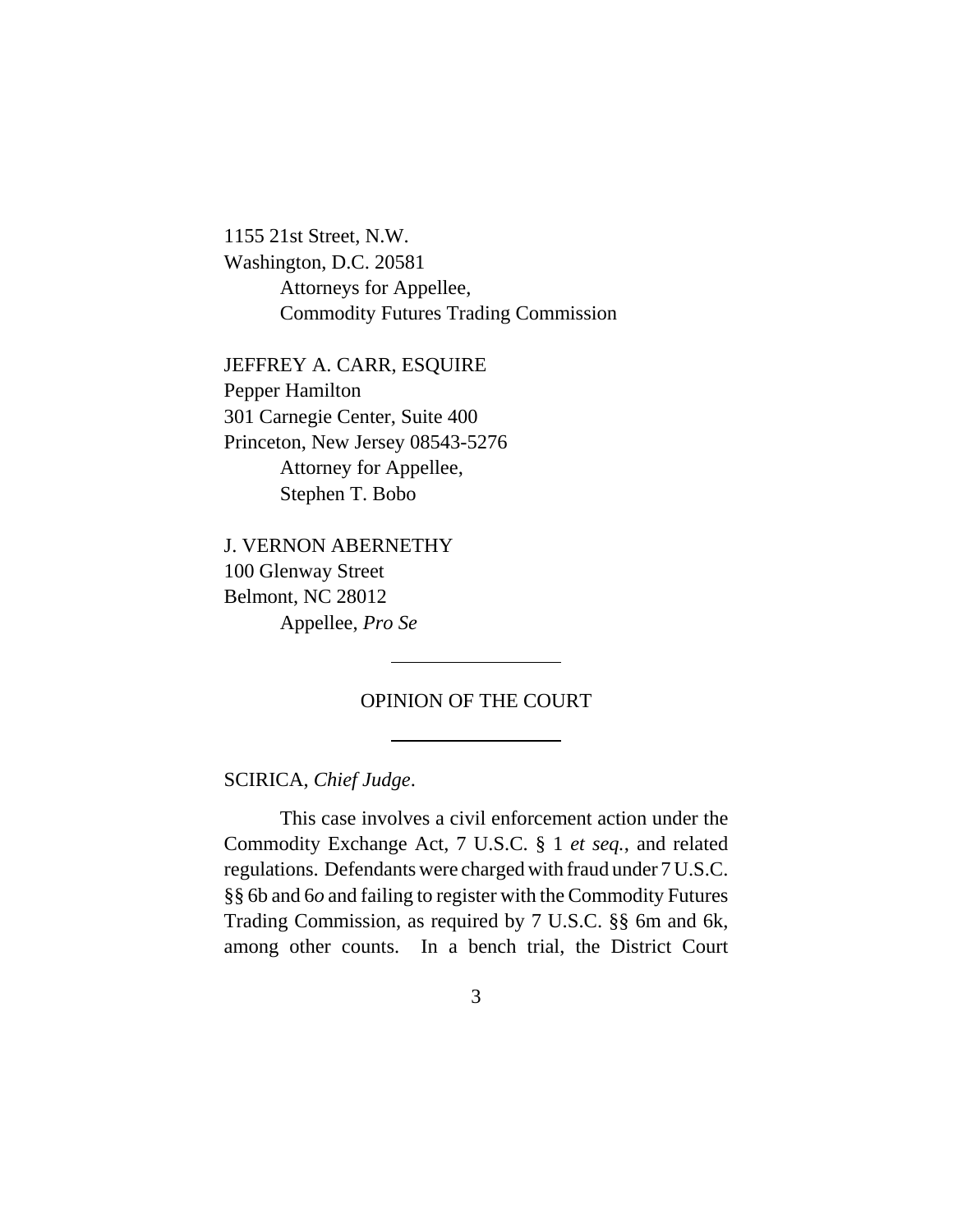concluded Equity Financial Group was regulated as a commodity pool operator, and it found defendants liable for fraudulent conduct, failing to register, and other violations. The principal issue on appeal is whether Equity Financial is a commodity pool operator under 7 U.S.C. § 1a(5), even though it operated a feeder fund—a fund that did not itself execute commodity futures transactions but invested in another fund for that purpose. We will affirm.

#### I

Defendants are Equity Financial; Vincent Firth, Equity Financial's president and sole shareholder; and Robert Shimer, its lawyer. They created Shasta Capital Associates, an investment vehicle that raised funds from investors through the sale of member shares. Equity Financial and Shasta Capital were distinct legal entities, but Equity Financial was the manager of Shasta Capital, controlling the Shasta Capital funds. Defendants solicited more than \$15 million into Shasta Capital to trade futures contracts. Equity Financial did not execute commodity futures transactions on behalf of Shasta Capital but it invested the Shasta Capital assets in another fund, Tech Traders,<sup>1</sup> which pooled the Shasta Capital investment with other

<sup>&</sup>lt;sup>1</sup>We use the name Tech Traders to refer to four entities that operated in concert: Traders, Inc., Tech Traders, Ltd., Magnum Investments, Ltd., and Magnum Capital Investments, Ltd. The distinctions between these companies are irrelevant to this appeal. All four were named in the Amended Complaint along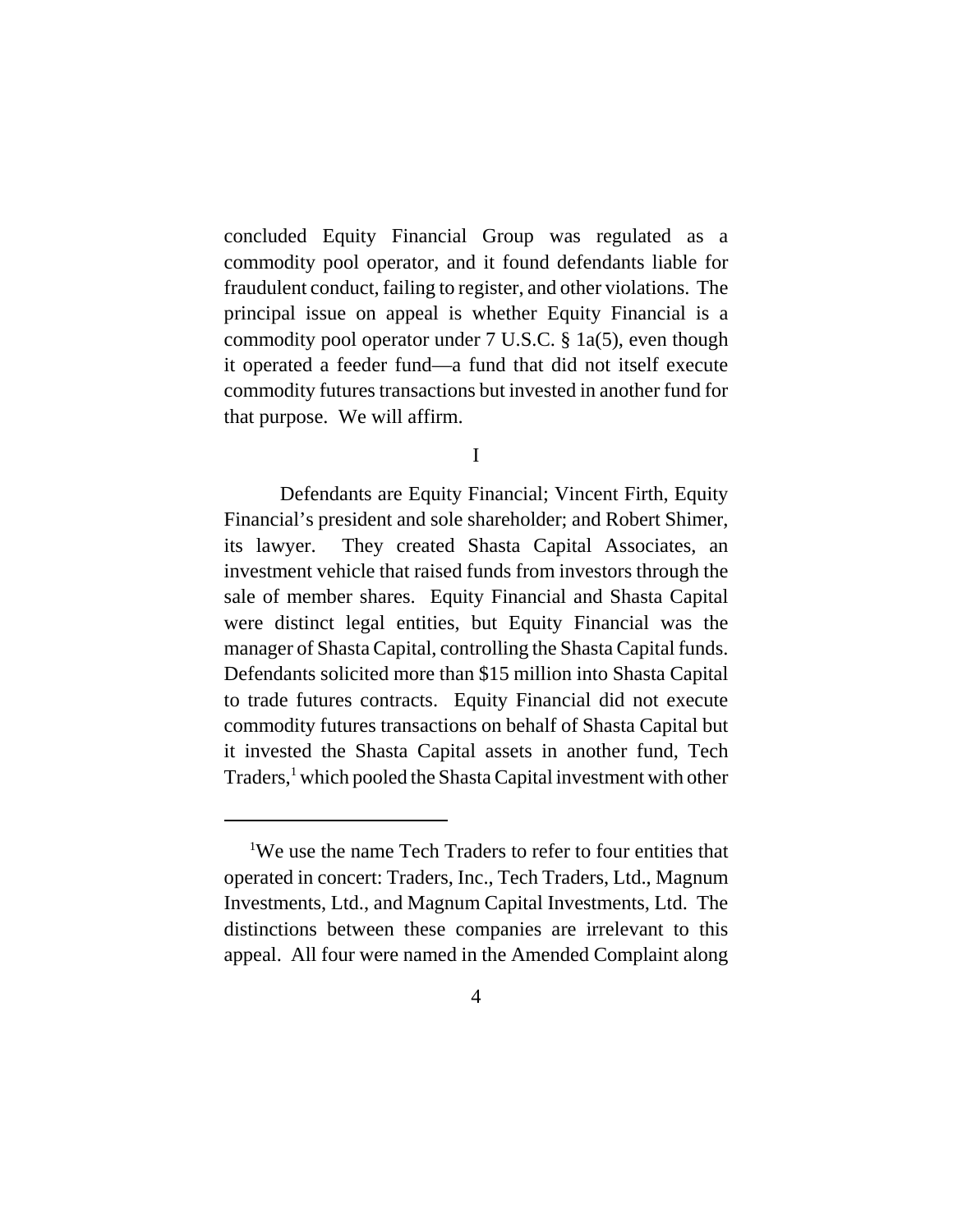funds' investments, and executed transactions on behalf of the pool of funds. In this arrangement, Shasta Capital was a "feeder fund," and Tech Traders a "master pool" or "super fund."

Tech Traders and Coyt Murray, its president and chief executive officer, defrauded investors by misappropriating funds

These companies, Murray, and Abernathy have settled with the agency and are not parties to this appeal. In a consent order, Tech Traders and Murray admitted to fraud in violation of 7 U.S.C. §§ 6b and 6*o*, failure to register as a commodity pool operator and commodity trading advisor in violation of 7 U.S.C. § 6m, and violating 17 C.F.R. § 4.30, applicable to commodity trading advisors, for trading client funds in its own accounts, among other violations. Tech Traders and Murray were enjoined from engaging in commodity trading and were ordered to pay nearly \$18 million in restitution, more than \$1.2 million in disgorgement, and more than \$11 million in civil monetary penalties. Under a separate consent order, Abernathy was found to have engaged in fraud in violation of 7 U.S.C. § 6*o*. He was enjoined from engaging in commodity futures markets, including accounting practices involving commodity futures. He was ordered to pay restitution, jointly and severally with other defendants, up to \$5 million, and he was ordered to pay a civil monetary penalty of \$300,000.

with Coyt E. Murray, the president, chief executive officer, or registered agent of the Tech Traders companies, and J. Vernon Abernathy, a certified public accountant who was retained by Murray and Tech Traders.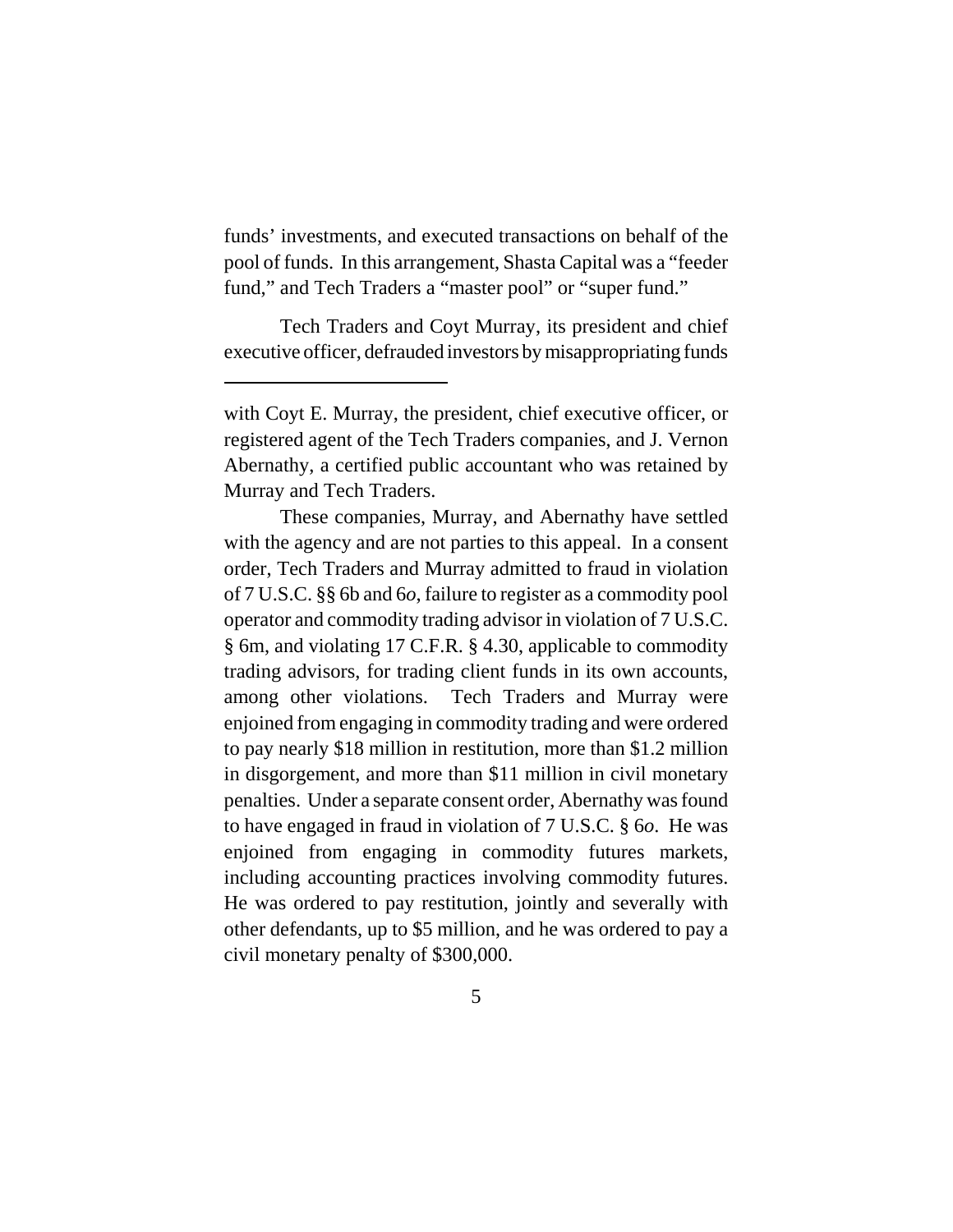and falsely reporting Tech Traders's performance.<sup>2</sup> Defendants, Equity Financial, Firth, and Shimer, participated in the fraudulent conduct. They solicited and retained Shasta Capital investors by misrepresenting their qualifications and the performance of Shasta Capital's investments, and they took a portion of the invested funds for personal use through an arrangement with Murray that was not disclosed to investors.

Defendants made several false statements to investors, primarily in monthly and quarterly reports to investors and in Internet postings. They represented that Shasta Capital was earning profits every month between June 2001 and February 2004, including double-digit rates of return in twenty-three of those thirty-three months.<sup>3</sup> But during this period, the Shasta Capital fund, which had invested solely in Tech Traders, was sustaining losses. Defendants' reports were based on information received from Tech Traders about Tech Traders's performance, but Firth and Shimer knew at least some of the

<sup>&</sup>lt;sup>2</sup>As part of their settlement with the agency, Tech Traders and Murray admitted to violating 7 U.S.C. §§ 6b and 6*o* by fraudulently misrepresenting the performance of the Tech Traders fund.

<sup>&</sup>lt;sup>3</sup>Defendants reported returns of more than 130 percent from March 2003 to February 2004, 92 percent for the year 2003, and 108 percent for 2002. In the two worst-performing months between June 2001 and February 2004, they reported gains of 4.11 percent and 9.02 percent.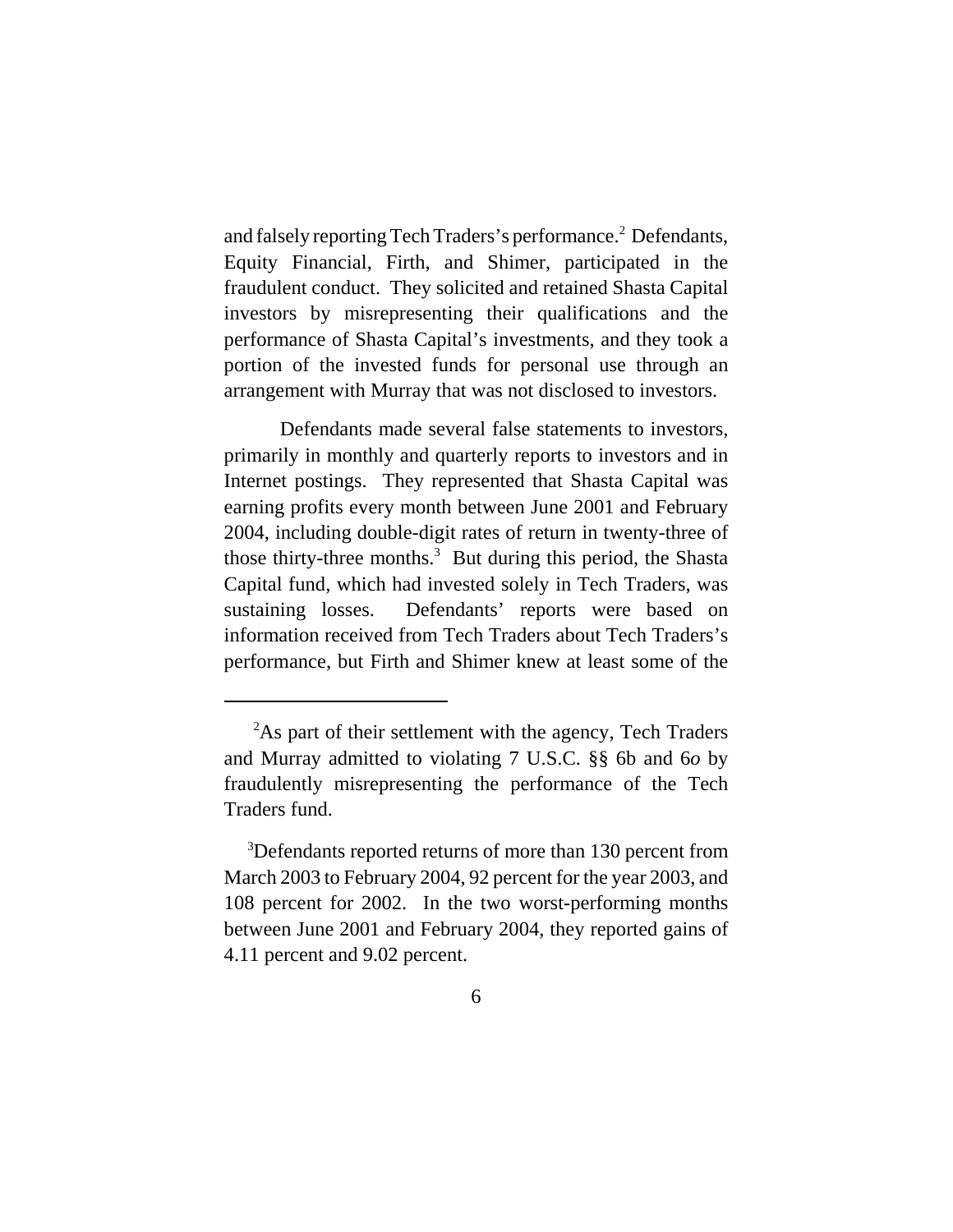Tech Traders reports were false or probably false.<sup>4</sup> Additionally, Shimer created a verification procedure that concealed the falsity of Tech Traders's reports. At Shimer's insistence, Tech Traders hired an accountant, J. Vernon Abernathy, who calculated and forwarded Tech Traders's false rate-of-return numbers to another accountant, Elaine Teague, hired by Shasta Capital. Teague relied on Abernathy's numbers in her own reports to defendants and in communications with Shasta Capital investors. But Shimer played a more direct role in the creation of Tech Traders's false reports. He invented the method Abernathy used to calculate Tech Traders's returns—a method that did not employ standard accounting practices and was misleading—and he helped Abernathy prepare many of the reports. Shimer also knew Abernathy lacked access to the records needed to calculate a proper rate of return. Apparently Teague was not aware of Shimer's involvement in the creation of the reports, the use of a nonstandard accounting procedure, or

 <sup>4</sup> In June 2002, Firth and Shimer learned Tech Traders's September 2001 report was false. In that month, relying on Tech Traders's reports, Shasta Capital reported a gain, but it actually suffered a loss. Neither Firth nor Shimer took any steps to correct the false September 2001 statements. Firth learned on at least three occasions that the value of Tech Traders's funds was less than the amount, based on Shasta Capital's own records, that Shasta Capital had invested with Tech Traders. These reports were inconsistent with the gains Shasta Capital was reporting to its investors and potential investors.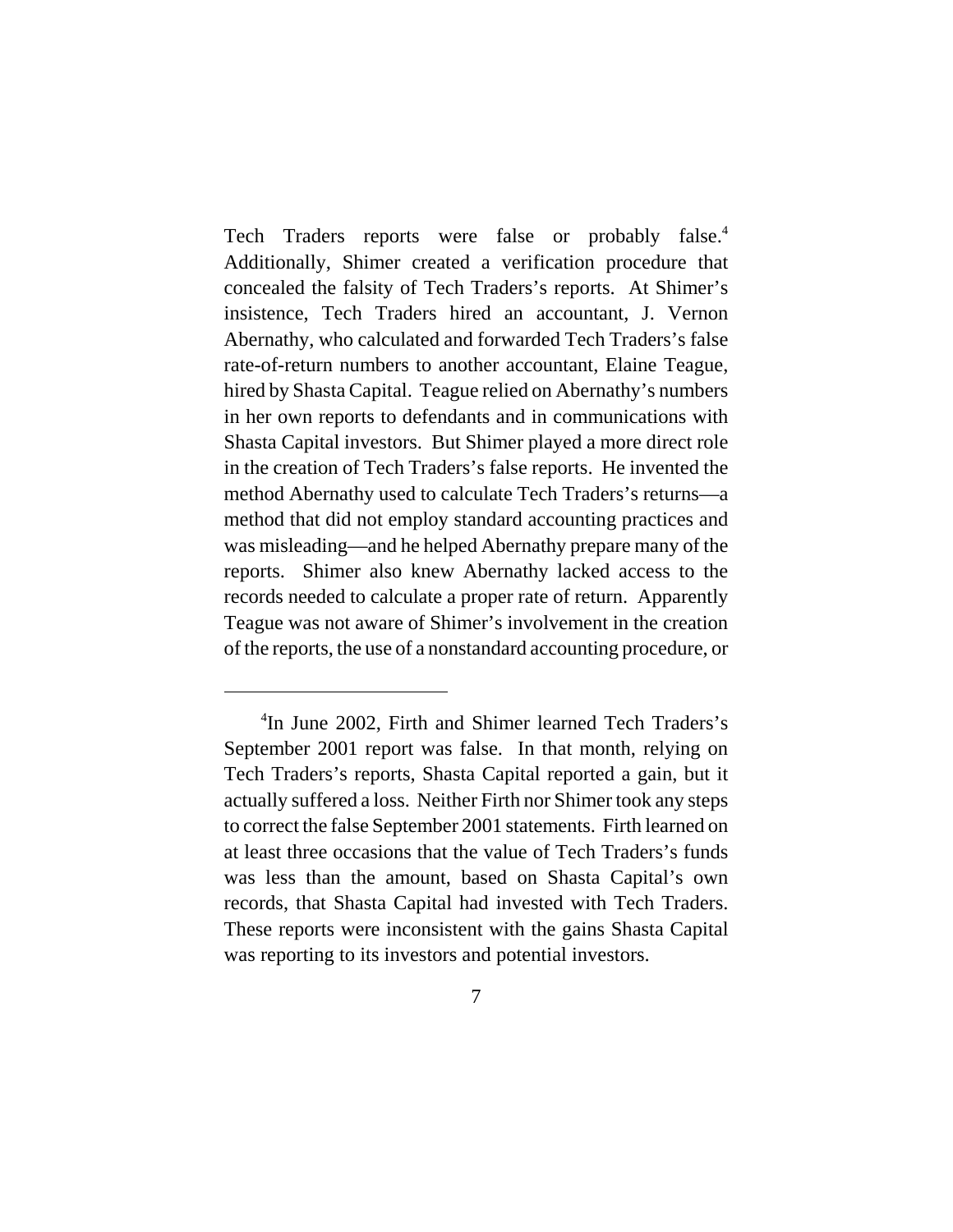Abernathy's lack of access to necessary records. Teague accordingly provided a front to investors and potential investors, to verify the false reports.

Moreover, Firth and Shimer benefitted from an undisclosed arrangement with Murray and Tech Traders. Murray and Shimer had been involved in a prior business venture in which two other persons absconded with funds Shimer raised. Murray agreed to help Shimer repay the earlier investors if Shimer would solicit funds for Tech Traders. Under this agreement, Tech Traders would divert a portion of its "profits" back to Shimer through a trust called Shadetree in Nevis, West Indies.<sup>5</sup> Neither Firth nor Shimer disclosed the Shadetree agreement to Shasta Capital investors in statements or in Shasta Capital's detailed Private Placement Memoranda.<sup>6</sup>

 <sup>5</sup> Under the agreement, Shadetree would receive 5 percent of Tech Traders's operating fees and half of the profits Tech Traders would take after paying other fees, costs, and a premium to investors. Firth knew Shimer owed money to the prior investors, and he knew of the agreement between Shimer and Murray.

<sup>&</sup>lt;sup>6</sup>The Private Placement Memoranda, drafted by Shimer and approved and distributed by Firth, disclosed basic information about investing with Shasta Capital. Each Shasta Capital investor received one of these Private Placement Memoranda, depending on when he or she invested. The first Memorandum was distributed to investors during the time period between June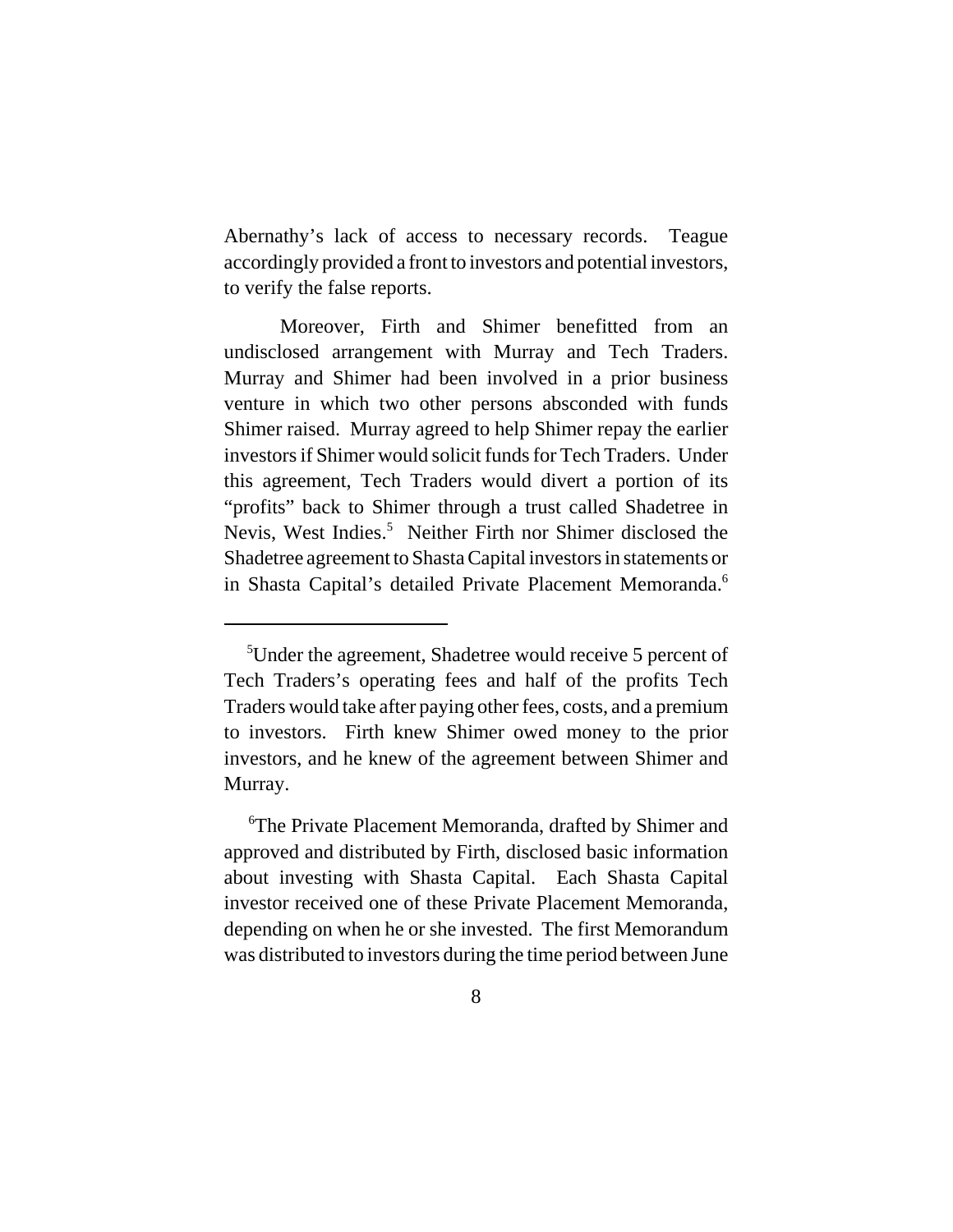Tech Traders paid \$1,314,930 under the Shadetree agreement into accounts controlled by Shimer. Some of this money went to pay the earlier investors, some to pay a mortgage for Firth, and some to pay a referral fee to a former associate of Shimer.

The District Court concluded that Equity Financial was a commodity pool operator under 7 U.S.C. § 1a(5), and Firth and Shimer were statutorily defined associated persons of

In addition to omitting information about the Shadetree agreement between Shimer and Murray, the Private Placement Memoranda contained other misrepresentations or omissions about Shimer's and Firth's qualifications, business history, and the due diligence they claimed they conducted. The first of the three Private Placement Memoranda also included false information about Tech Traders's rate of return. Shimer calculated this rate, which was purportedly based on the return from another entity's investments with Murray. Murray, however, would not verify this rate of return, and Shimer's calculations were not based on information that would allow him to calculate a proper rate of return.

<sup>30, 2001,</sup> and February 18, 2003; the second between February 18, 2003, and September 2, 2003; the third between September 2, 2003, and April 1, 2004.

Only the first Memorandum made any mention of the Shadetree trust. It noted the trust would receive 5 percent of Tech Trader's operating costs. It did not, however, disclose that half of Tech Trader's profits would also be diverted to Shadetree.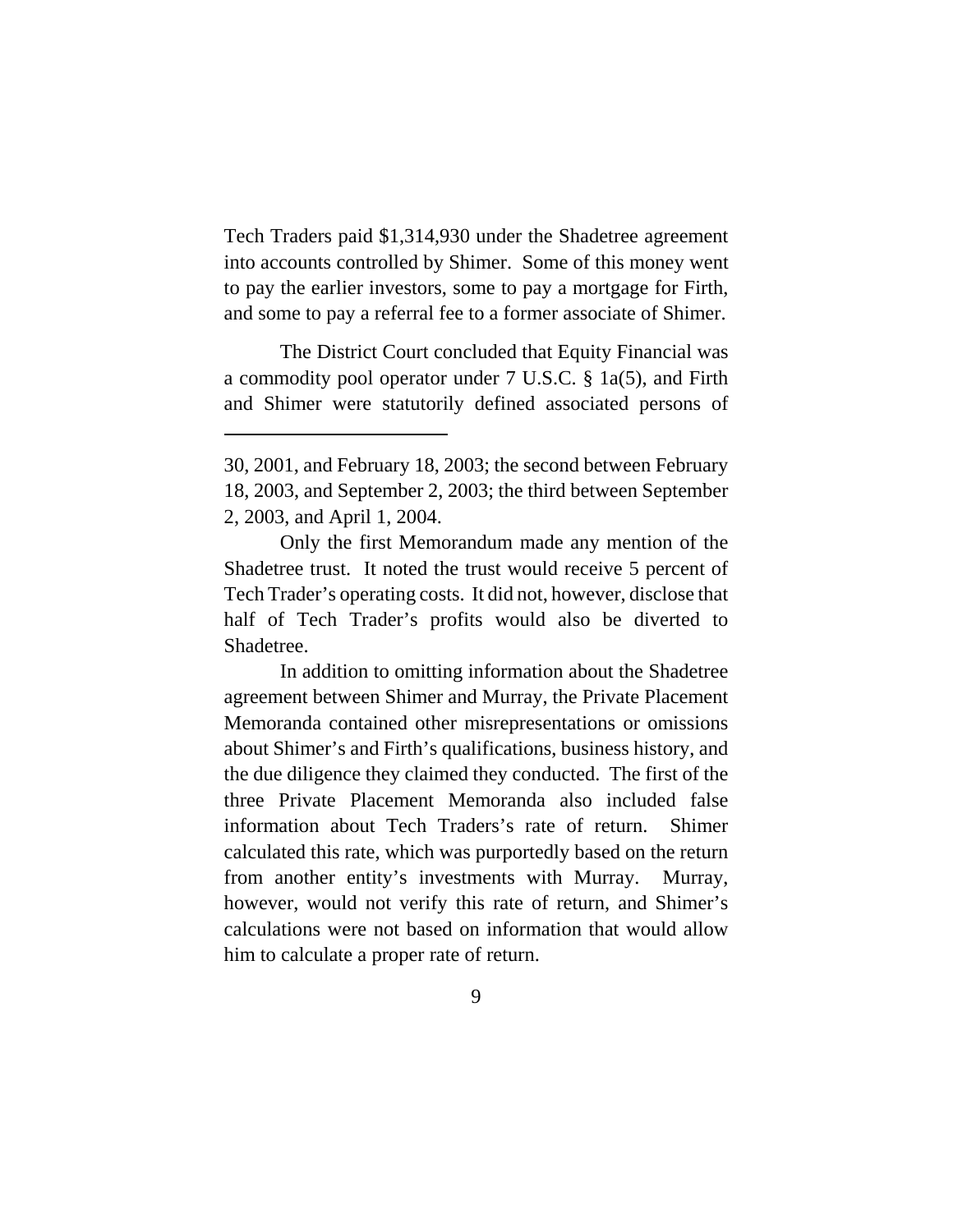Equity Financial under 7 U.S.C. § 6k. It found Equity Financial liable under 7 U.S.C. § 6m for failing to register with the CFTC as a commodity pool operator, and Firth and Shimer liable under 7 U.S.C. § 6k for failing to register themselves as associated persons. The court concluded all three defendants had committed fraud under 7 U.S.C. §§ 6b and 6*o*. 7 Equity Financial, it held, was liable under 7 U.S.C.  $\S$  2(a)(1)(B) for Firth and Shimer's violations, and Firth and Shimer liable under 7 U.S.C. § 13c(b), as controlling persons of Equity Financial, for Equity Financial's violations, including its failure to register. Finally, the District Court concluded, Shimer is liable under 7 U.S.C. § 13c(a) for aiding and abetting Tech Traders's violation of 17 C.F.R. § 4.30. The court enjoined defendants from participating in commodity markets, and it ordered restitution, disgorgement of profits, and civil penalties. Defendants appeal from the judgment. $8$ 

<sup>&</sup>lt;sup>7</sup>In 2008, Congress amended § 6b in ways immaterial to this appeal. Food, Conservation, and Energy Act of 2008, Pub. L. No. 110-246, § 13102, 122 Stat. 1651, 2194–95. For the sake of simplicity, we refer to the pre-2008 version of the statute.

<sup>&</sup>lt;sup>8</sup>We review the District Court's findings of fact for clear error, and we exercise plenary review over its interpretation of the law and its legal conclusions. *Am. Soc'y for Testing & Materials v. Corrpro Cos.*, 478 F.3d 557, 566 (3d Cir. 2007). The District Court had jurisdiction under 7 U.S.C. § 13a–1, and we have jurisdiction under 28 U.S.C. § 1291.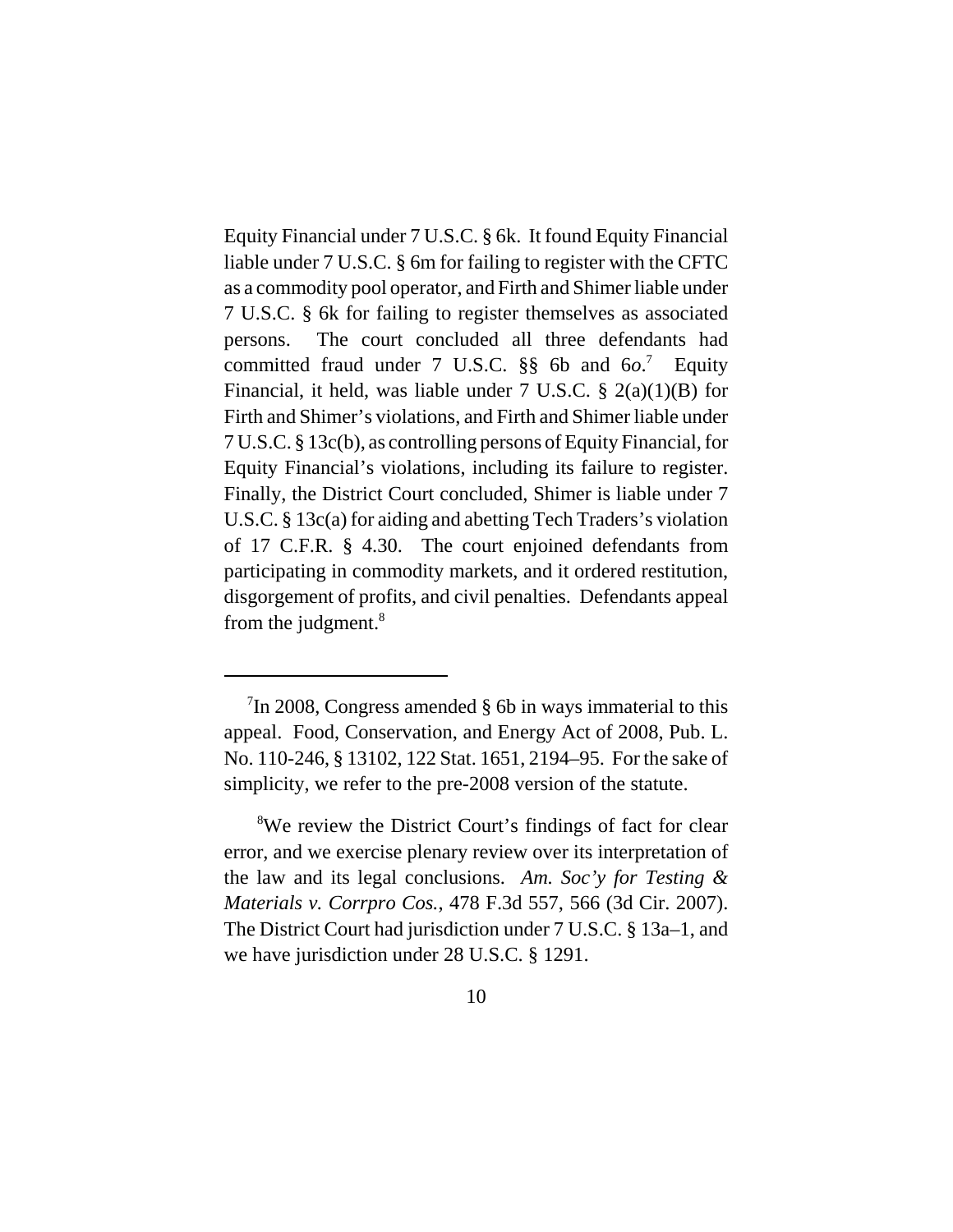The Commodity Exchange Act, 7 U.S.C. § 1 *et seq.*, regulates the conduct of participants in commodity futures markets. These markets allow producers and purchasers of agricultural commodities and other products to hedge against the risk of future price movements caused by weather and other factors. *Merrill Lynch, Pierce, Fenner & Smith, Inc. v. Curran*, 456 U.S. 353, 357–58 (1982). For example, a farmer may sell a commodity for future delivery to protect against a price decrease; a purchaser may want to buy a commodity for future delivery to protect against a price increase. *See id.* Because market prices for these futures contracts shift, the exchanges provide a profit opportunity for investors who buy and sell the contracts even though they do not intend to take delivery of the commodity. *Id.* at 357–59 & n.11. These investors trade in the belief the price will change favorably. *Id.* at 357. Enticed into the market by the profit opportunity, investors are "willing to assume the market risk that the hedging farmer or [agricultural commodity] processor wants to avoid." *Id.* at 358.

> . . . The speculators' participation in the market substantially enlarges the number of potential buyers and sellers of executory contracts and therefore makes it easier for farmers and processors to make firm commitments for future delivery at a fixed price. The liquidity of a futures contract, upon which hedging depends, is directly related to the amount of speculation that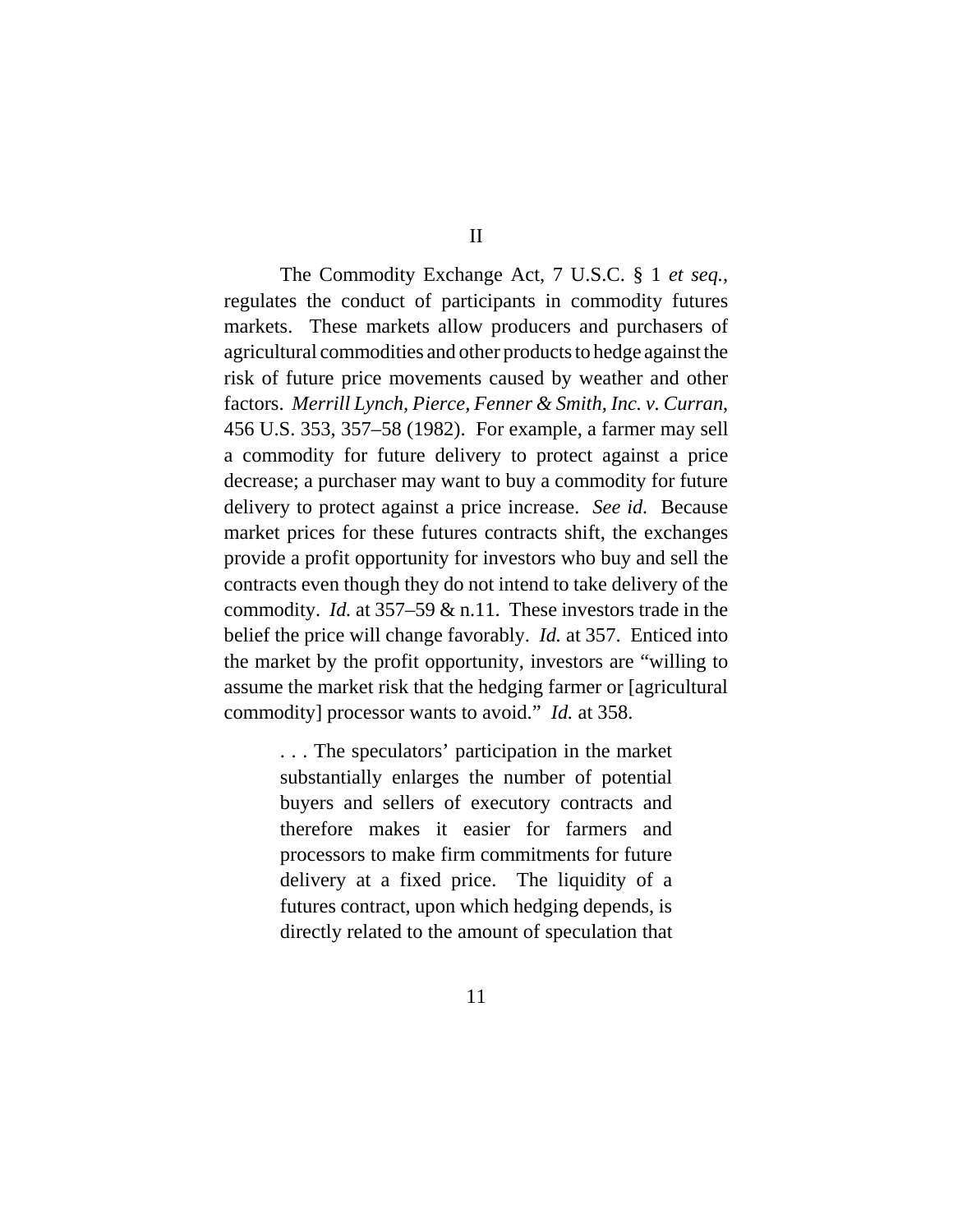takes place.

*Id.* The presence of investors in these markets tends to broaden the market, reduce price fluctuations, and spread risk. *Id.* at 358, 359 n.11. Without speculative investors, "the liquidity, so badly needed in futures markets, simply would not exist." *Id.* at 359 n.11 (*quoting* H.R. Rep. No. 93-975, at 138 (1974)).

Although historically focused on agricultural commodities, participants in futures markets now exchange contracts for the future delivery of a range of assets. The CFTC has jurisdiction over certain futures contracts traded, for example, on designated contract markets. These include contracts for several listed agricultural commodities, 7 U.S.C.  $\S\S 1a(4)$ ,  $2(a)(1)(A)$ ; "all services, rights, and interests in which contracts for future delivery are presently or in the future dealt in," *id.* §§ 1a(4), 2(a)(1)(A); and contracts of sale for future delivery of "a group or index of securities," *id.* § 2(a)(1)(C).<sup>9</sup>

Commodity pools, "the commodity-futures equivalent of a mutual fund,"10 facilitate the participation of investors in the

<sup>&</sup>lt;sup>9</sup>Tech Traders traded futures contracts for the S&P 500 and NASDAQ 100 stock indices. It claimed it had developed special algorithms to identify trends in the market price of the futures contracts for these indices.

 <sup>10</sup>*Rosenthal & Co. v. CFTC*, 802 F.2d 963, 965 (7th Cir. 1986) ("A commodity pool is the commodity-futures equivalent of a mutual fund; the investor buys shares in the pool and the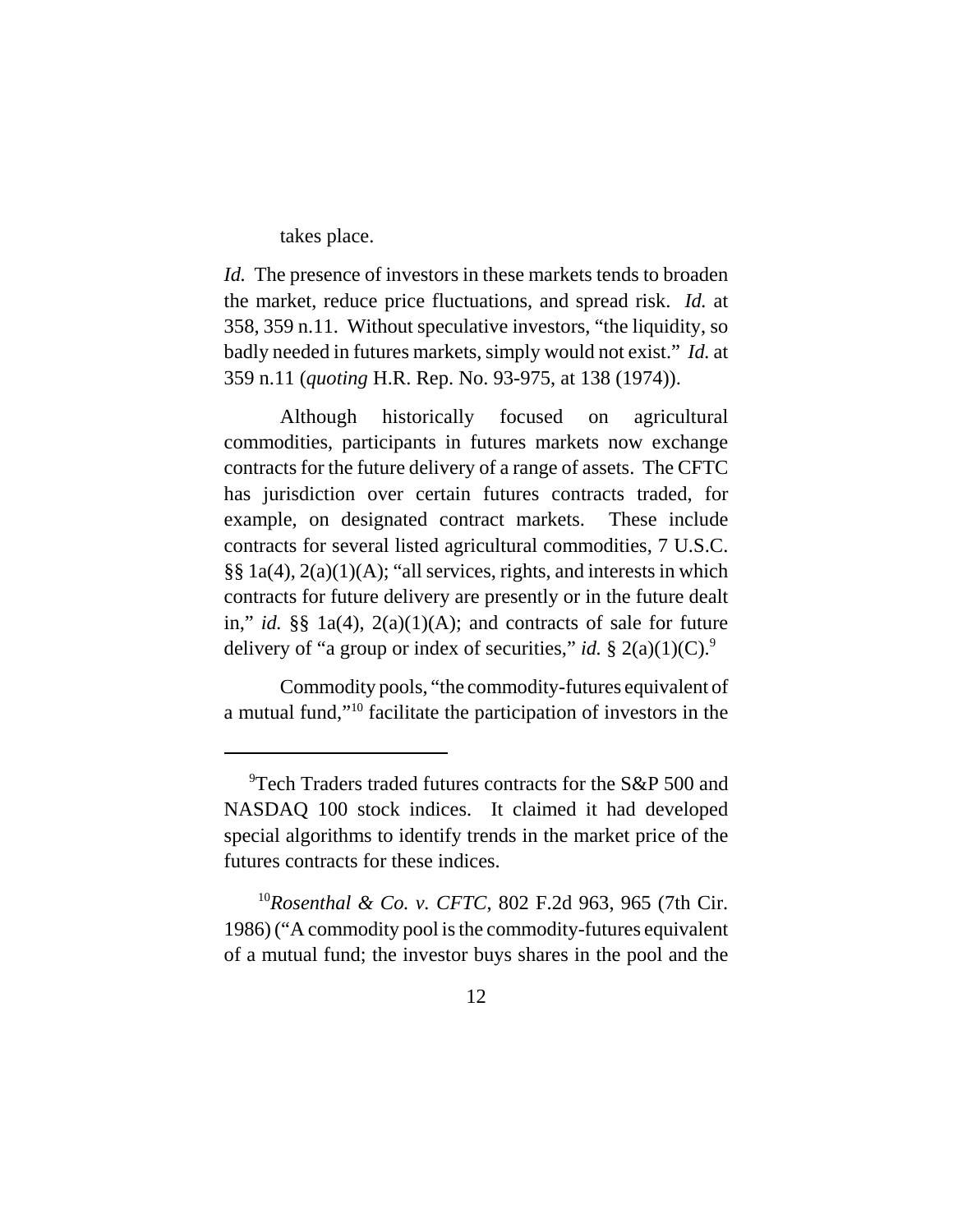market. They are vehicles through which investors can aggregate their funds, allowing a commodity pool operator to invest them for a fee. 13 Jerry W. Markham, Commodities Regulation: Fraud, Manipulation & Other Claims § 17A:1, at 17A-1 to 17A-2 (2008). The aggregation of funds also allows the pool, and by extension its participants, to hold a diversified portfolio and ensures individual investors will not have to take delivery of commodities. *Id.* at 17A-2 (*quoting* 1 Philip McBride Johnson & Thomas Lee Hazen, Derivatives Regulation § 1.11, at 1-251 (2004)). Typically the pool is organized in the form of a business entity that limits the liability of individual investors. *Id.* The amount of funds invested in commodity pools has grown immensely, from \$75 million in 1976 to \$600 billion in assets in 2005. *Id.* at 17A-2 & n.4.

operator of the pool invests the proceeds in commodity futures."); *see also* 13 Jerry W. Markham, Commodities Regulation: Fraud, Manipulation & Other Claims § 17A:1, at 17A-1 (2008) ("In its features, the typical commodity pool bears a strong resemblance to mutual funds and similar investment companies that have operated for decades in the securities industry.").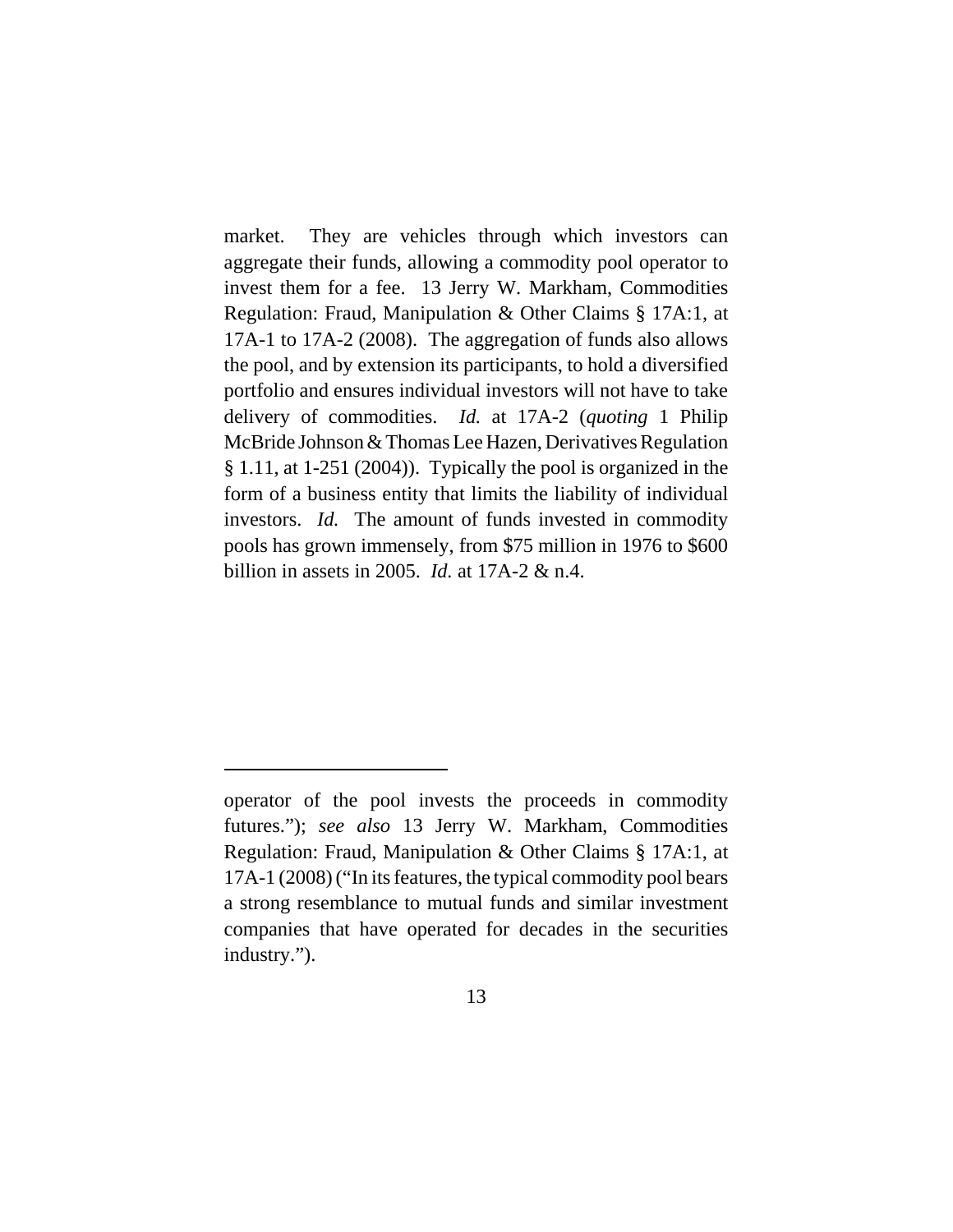As noted, Shasta Capital was a feeder fund that did not execute trades in its own name but instead invested its assets in the super fund Tech Traders. For this reason, defendants contend Equity Financial, Shasta Capital's manager, is not a commodity pool operator under the statutory definition in 7 U.S.C. §  $1a(5)$ .<sup>11</sup> We consider whether the Act requires the commodity pool operator to trade commodity futures contracts in its own name and whether Equity Financial is a commodity pool operator under the definition in § 1a(5).

#### A

A commodity pool operator is defined in 7 U.S.C. § 1a(5)

as

any person engaged in a business that is of the nature of an investment trust, syndicate, or similar form of enterprise, and who, in connection therewith, solicits, accepts, or receives from others, funds, securities, or property, either

<sup>&</sup>lt;sup>11</sup>The statute defines "commodity pool operator" in § 1a(5) but does not define the term "commodity pool." The term "pool" is defined by regulation as "any investment trust, syndicate or similar form of enterprise operated for the purpose of trading commodity interests." 17 C.F.R. § 4.10(d)(1). This regulation is not the basis for the agency's action in this case, and accordingly is not at issue in this appeal. *See infra* note 13.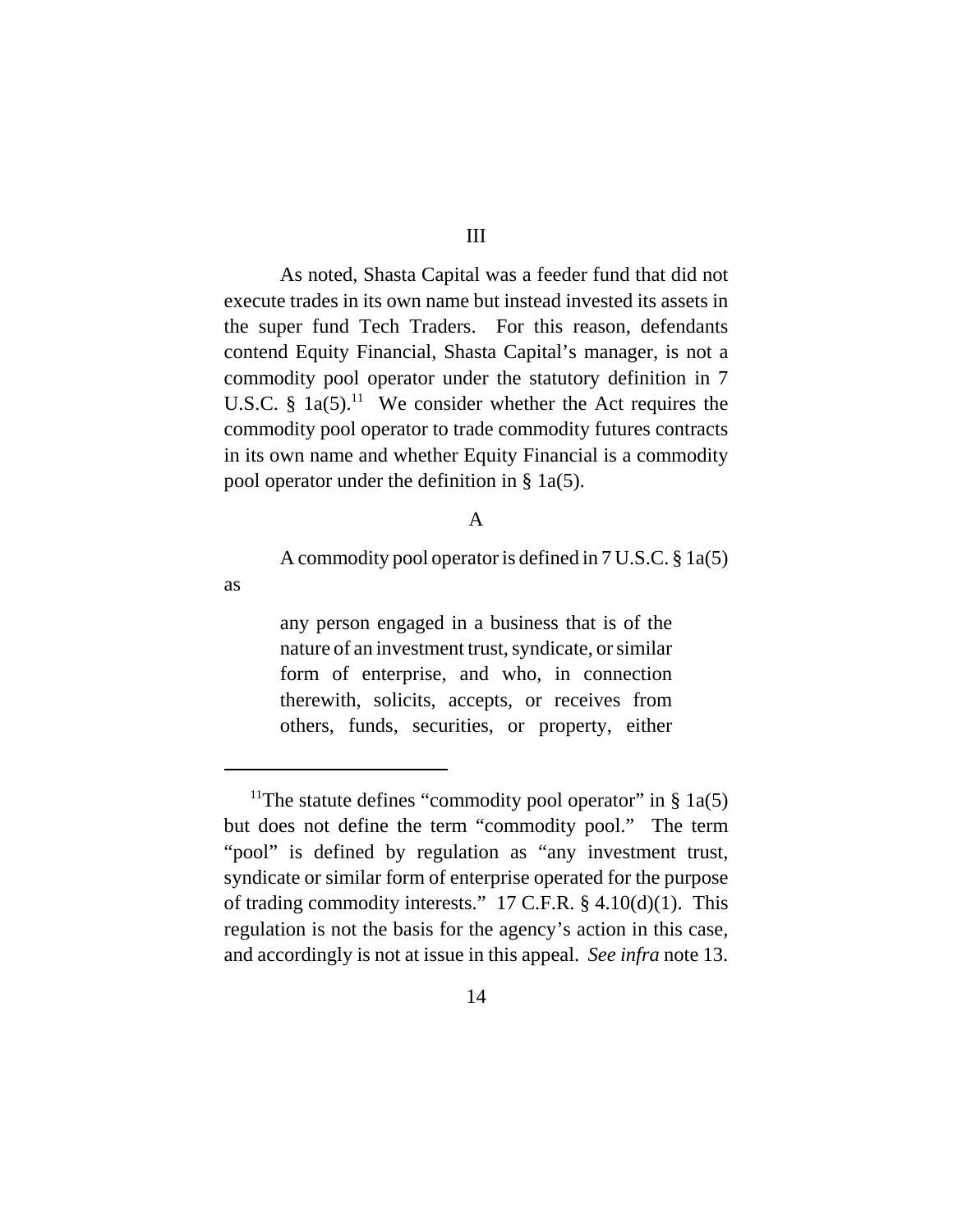directly or through capital contributions, the sale of stock or other forms of securities, or otherwise, for the purpose of trading in any commodity for future delivery on or subject to the rules of any contract market or derivatives transaction execution facility . . . .

7 U.S.C. § 1a(5). A commodity pool operator must engage in a business of a particular form; it must solicit, accept, or receive funds, securities, or property; and the solicitation must have a particular purpose—trading commodity futures. The solicitation, acceptance, or receipt of funds must be "for the purpose of trading," but nothing in the statute imposes an actual trading requirement. The plain language of  $\S$  1a(5) requires only that the entity be engaged in a business of the proper form, and it solicit, accept, or receive funds for the purpose of trading. $12$ 

<sup>&</sup>lt;sup>12</sup>Highlighting the lack of an explicit trading requirement in § 1a(5), the statute defines other market participants' roles in ways more obviously associated with trading. Floor brokers and floor traders are defined as persons who purchase or sell commodities for future delivery. 7 U.S.C. § 1a(16), (17). Future commission merchants and introducing brokers are persons who solicit or accept orders for the purchase or sale of commodities for future delivery. *Id.* § 1a(20), (23); *see also Merrill Lynch, Pierce, Fenner & Smith, Inc. v. Curran*, 456 U.S. 353, 359 (1982) ("[F]utures commission merchants . . . solicit orders from individual traders, and . . . floor brokers . . . make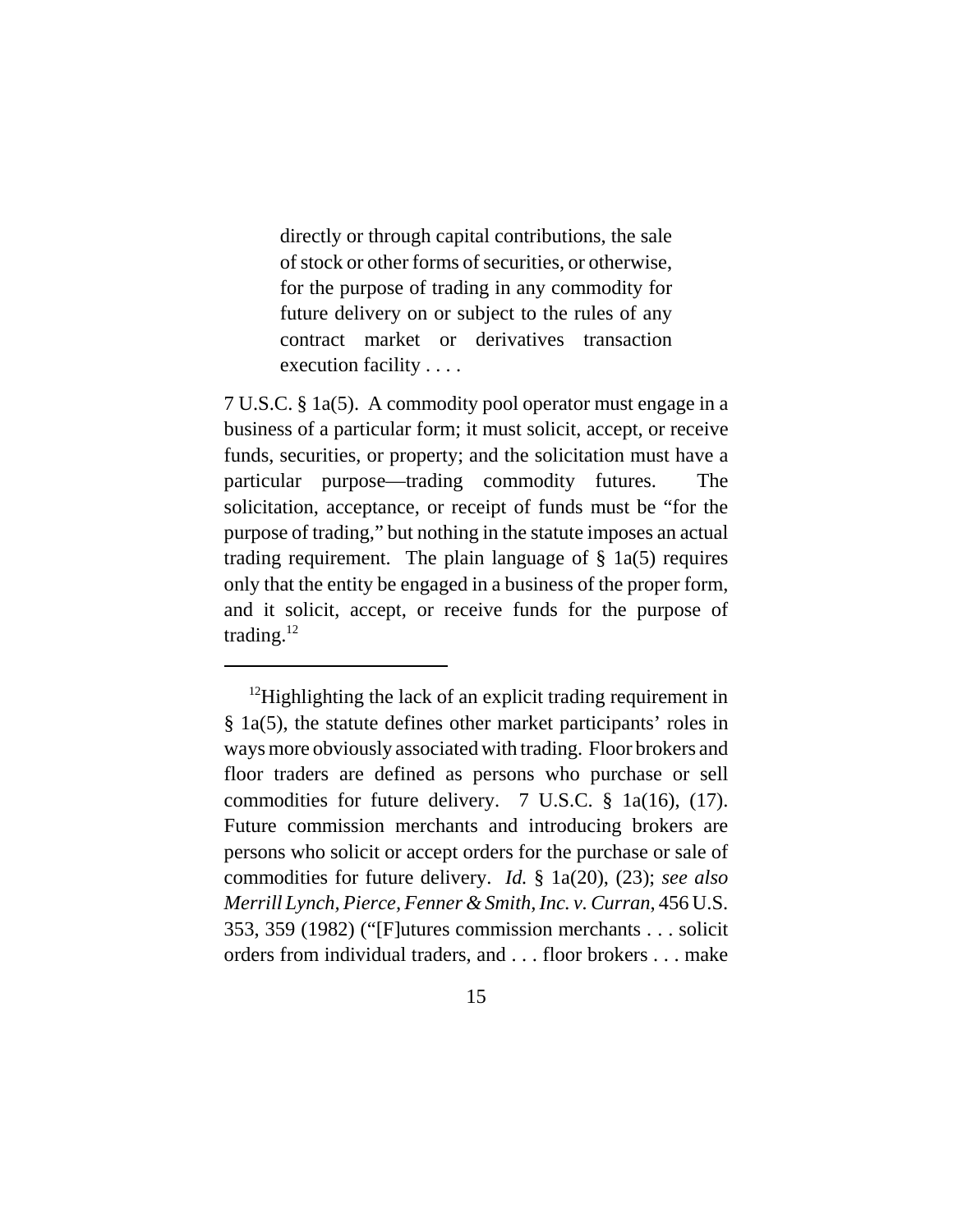The absence of a trading requirement is consistent with the purposes of the statutory scheme.<sup>13</sup> The Commodity

The definition of associated persons of commodity pool operators in 7 U.S.C. § 6k emphasizes that solicitation of funds, not trading, is the conduct in which the commodity pool operator must engage. That provision only requires registration of persons involved in the solicitation of funds or the supervision of those who solicit funds.

 $13$ We do not decide whether the agency's regulations defining and regulating pools deserve deference under *Chevron U.S.A. Inc. v. Natural Resources Defense Council, Inc.*, 467 U.S. 837 (1984). The agency has asserted that "it is unnecessary for the Court to apply a *Chevron . . .* analysis in this appeal." (Br. of Appellee at 34 n.12.) We note, however, that the regulations appear to comport with the interpretation we give the statute. Unlike the statute, the regulations define a pool. The regulations do not include a trading requirement, defining a pool as "any investment trust, syndicate or similar form of enterprise operated

the actual trades on the floor of the exchange on behalf of futures commission merchants and their customers."). Within the statutory classification, these roles differ from that of the commodity pool operator. The language in  $\S$  1a(5) neither requires a commodity pool operator to "purchase or sell" futures contracts, as floor brokers and traders do, nor does it require it to place orders, the conduct complementary to that of a futures commission merchant and introducing broker.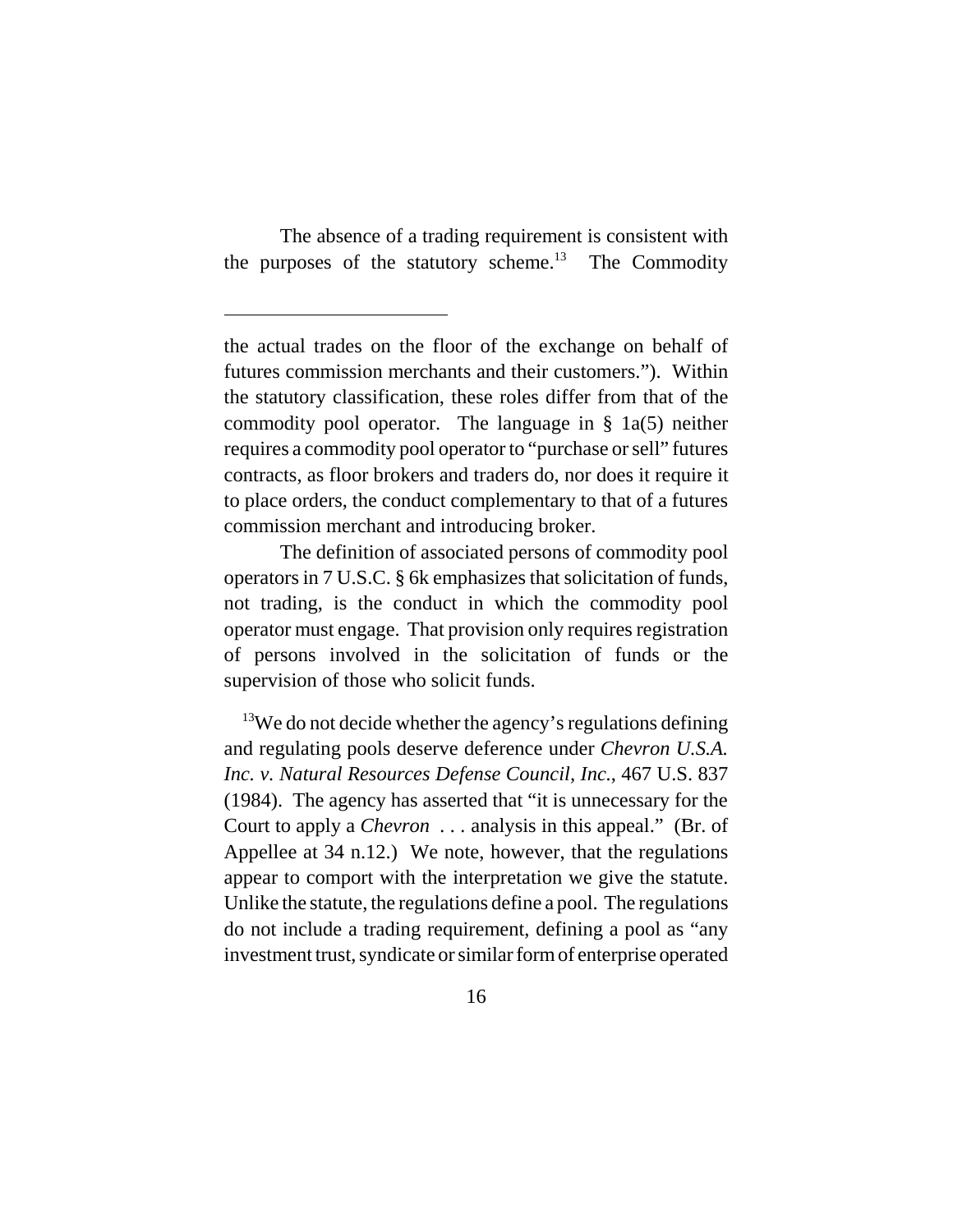Exchange Act is intended to "deter and prevent . . . disruptions to market integrity" and "protect all market participants from fraudulent or other abusive sales practices and misuses of customer assets." 7 U.S.C. § 5(b). The specific provisions governing commodity pool operators are directed toward regulating activities involving the solicitation of funds. "Commodity pool operator" was first defined in the 1974 Act, and testimony included in the House of Representatives Report accompanying that bill addressed the purposes of the new provisions:

> One of the ways in which unsophisticated traders have lost substantial amounts of money is through commodity advisors and commodity pool operators. This bill will provide for the

for the purpose of trading commodity interests." 17 C.F.R. §  $4.10(d)(1)$ .

The regulations also cover pools that invest in other pools. The regulations define an "investee pool" as "any pool in which another pool or account participates or invests, *e.g.*, as a limited partner thereof." *Id.* § 4.10(d)(4). A commodity pool operator must disclose the performance of investee pools in which its pool invests. *Id.*  $\frac{1}{2}$  4.25(c)(4), (c)(5). And the regulations cover those "investor fund commodity pool operators" that do no trading of their own but invest all funds in an investee fund. *See* 17 C.F.R. Part 4 app. A (providing guidance to a commodity pool operator that "allocates the fund's assets to one or more investee funds").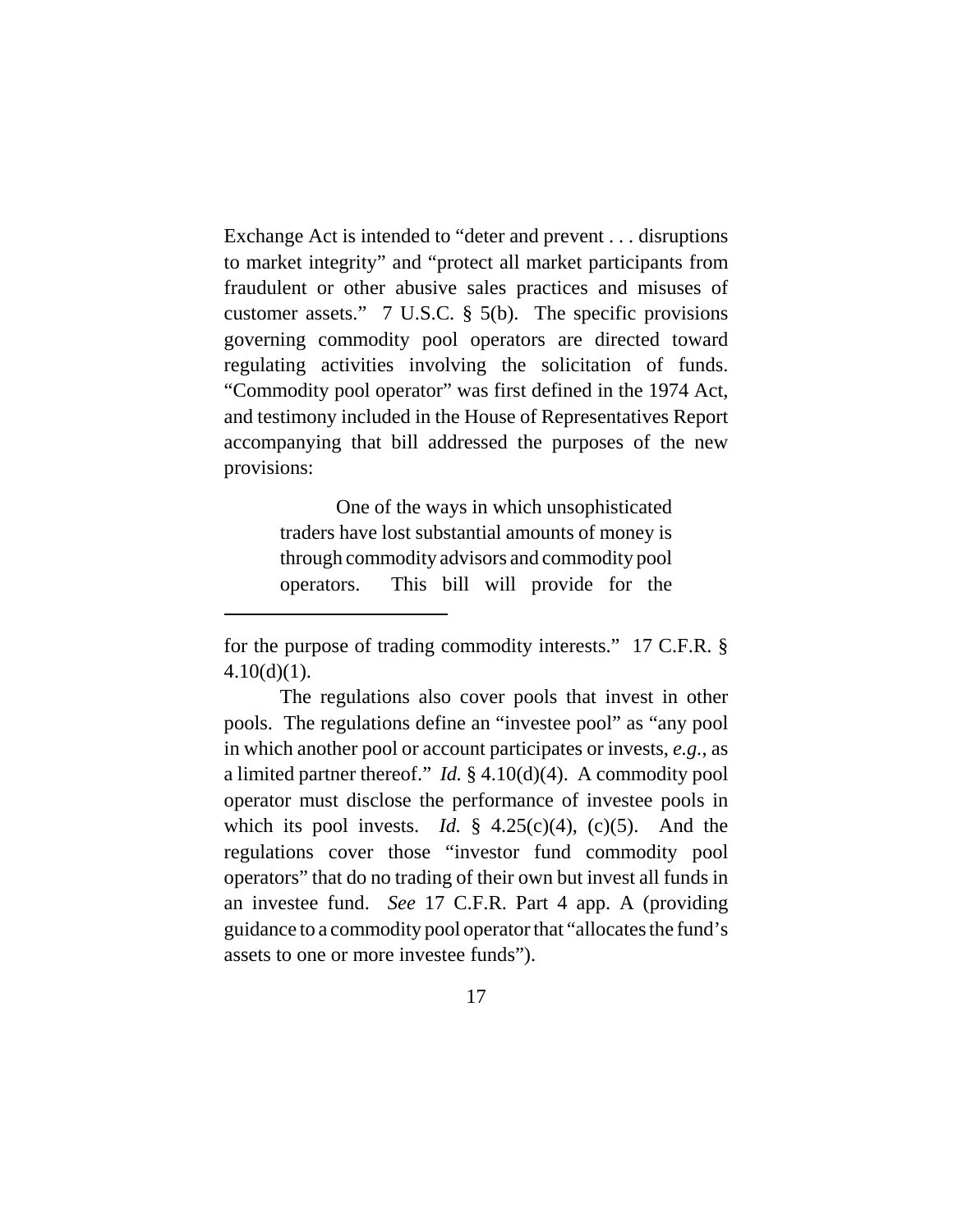registration of all such persons, establish procedures under which they will be permitted to operate and specifically eliminate certain undesirable practices which have enticed unsuspecting traders into the markets with, far too often, substantial loss of funds.

H.R. Rep. No. 93-975, at 79 (1974) (statement of Dr. Clayton Yeutter, Assistant Secretary of Agriculture).<sup>14</sup> Accordingly, when Congress defined commodity pool operator, it sought to regulate the solicitation of funds from customers and potential customers. And it intended to protect them from harmful conduct, especially fraudulent solicitation. The statute would be undermined if one entity could escape regulation merely by having another execute its trades.

Defendants contend we should follow *Lopez v. Dean*

 $14$ The 1936 Act, though not defining commodity pool operators, had similar aims. The Senate Report accompanying the 1936 Act suggested that Act would "more adequately" address "[c]ertain trade practices involving the cheating of customers." S. Rep. No. 74-1431, at 3 (1935). "Clearly Congress has recognized through the years that fraudulent and deceptive conduct in connection with futures transactions can and does occur prior to the actual opening of a trading account . . . ." *Hirk v. Agri-Res. Council, Inc.*, 561 F.2d 96, 104 (7th Cir. 1977) (construing the language of 7 U.S.C. § 6b in light of the legislative history accompanying the 1936 and 1974 Acts).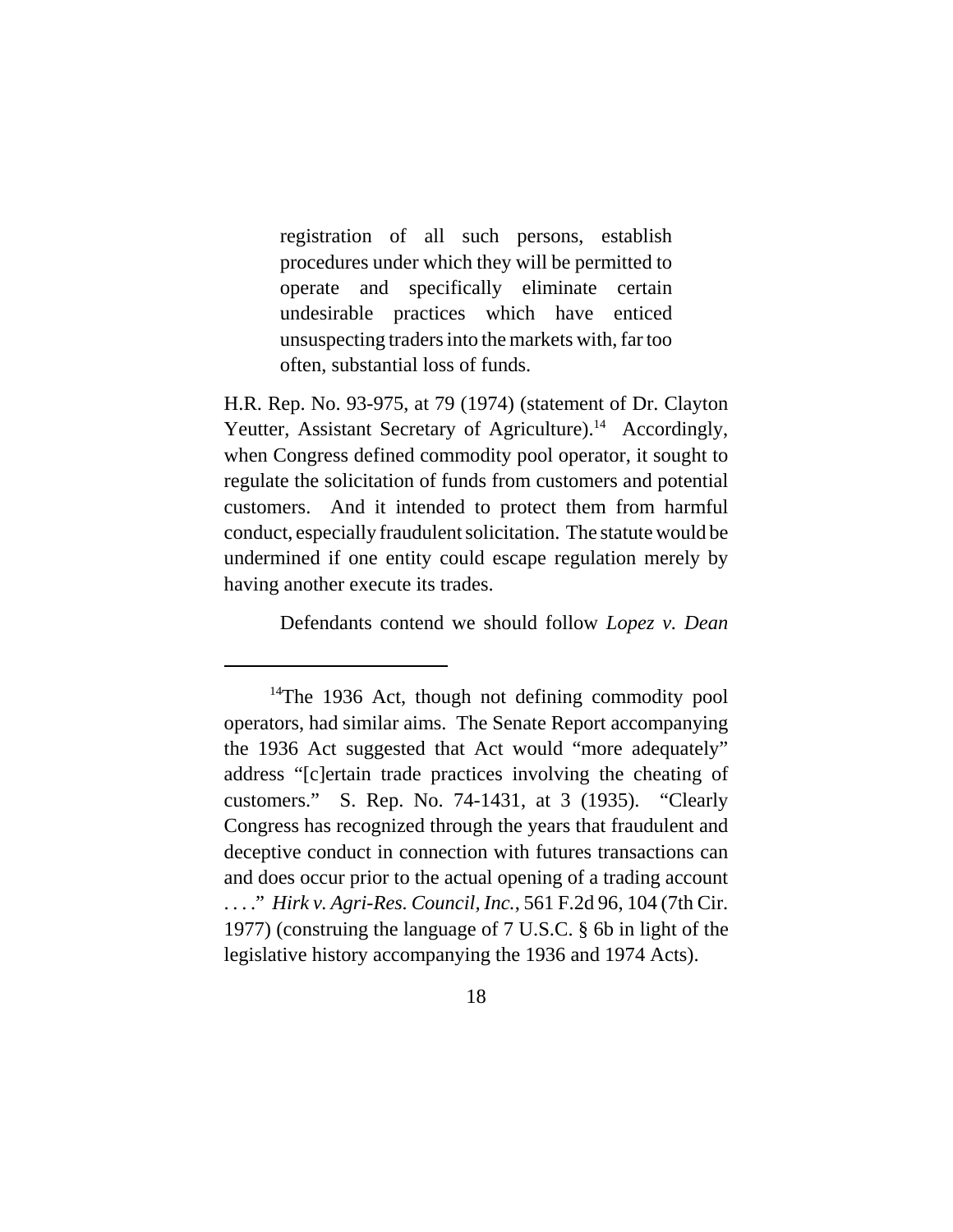*Witter Reynolds, Inc.*, 805 F.2d 880 (9th Cir. 1986), which, they maintain, imposes a trading requirement. Specifically, *Lopez* describes a commodity pool as

> (1) an investment organization in which the funds of various investors are solicited and combined into a single account for the purpose of investing in commodity futures contracts; (2) common funds used to execute transactions on behalf of the *entire* account; (3) participants share pro rata in accrued profits or losses from the commodity futures trading; and (4) the transactions are traded by a commodity pool operator in the name of the pool rather than in the name of any individual investor.

805 F.2d at 884. Under this definition, defendants contend a person must trade in commodity futures to be a commodity pool operator. *Lopez*, however, is distinguishable: Dean Witter traded the funds at issue from its own account. *Id.* at 882 n.2. The legal question was whether the Dean Witter investment vehicle was an entity of the proper form—"a business of the nature of an investment trust, syndicate, or similar form of enterprise"—despite the lack of pro-rata sharing of profits and losses. *Id.* at 883–84. The *Lopez* court confronted different facts and a different legal question. It did not address whether a commodity pool operator must itself execute commodity futures transactions.

In conclusion, the statute does not require a commodity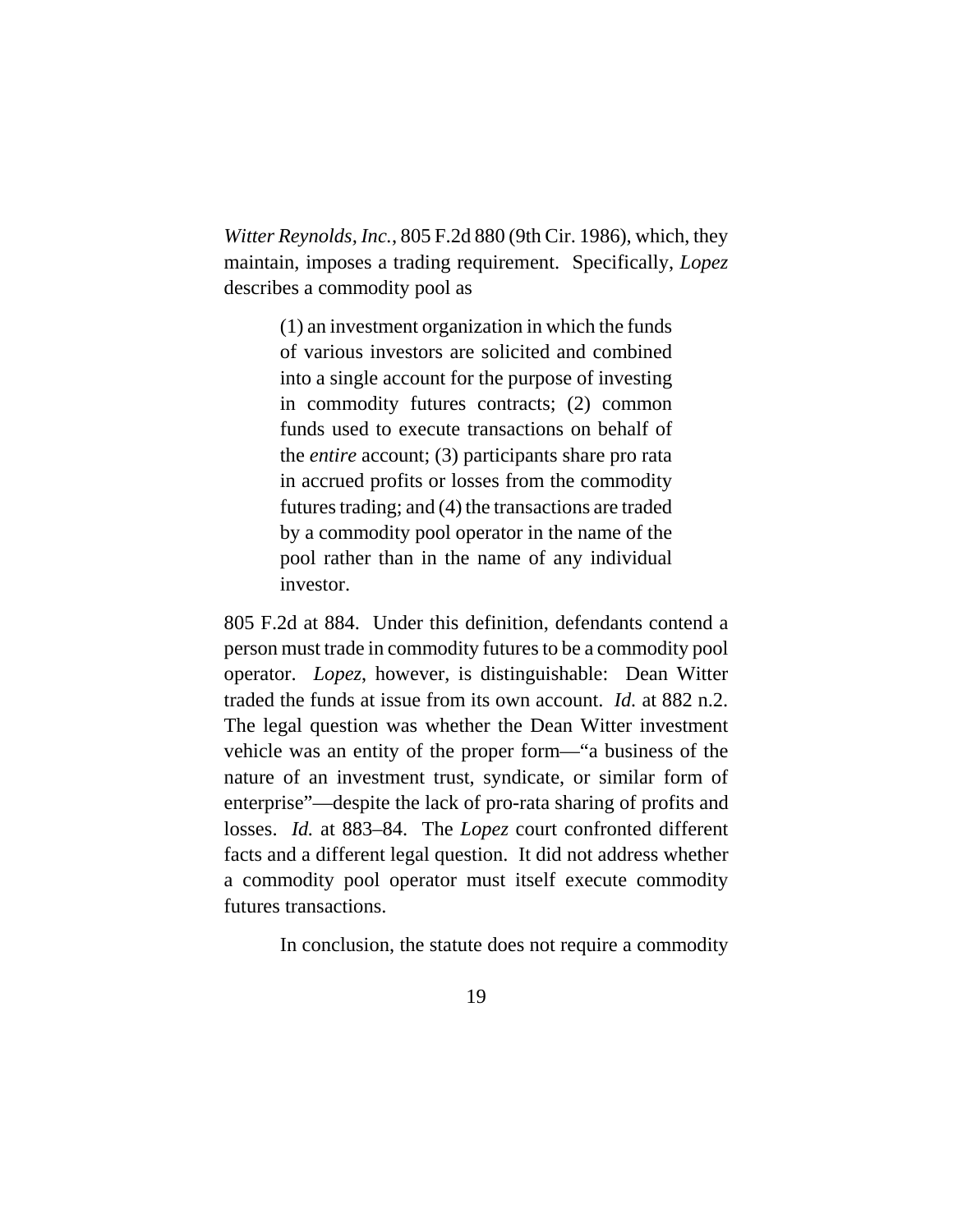pool operator to execute commodity futures transactions. The language of the definition lacks an explicit trading requirement, and the remedial purposes of the statute would be thwarted if the operator of a fund could avoid the regulatory scheme simply by investing in another pool rather than trading. If an entity is engaged in a business in the nature of an investment trust, syndicate, or similar form of enterprise, and it solicits, accepts, or receives funds for the purpose of trading, it is a commodity pool operator. The actual trading of commodity futures is not required.

B

Under 7 U.S.C. § 1a(5), Equity Financial, as the manager of Shasta Capital, is a commodity pool operator. A commodity pool operator must be "engaged in a business that is of the nature of an investment trust, syndicate, or similar form of enterprise." 7 U.S.C. § 1a(5). A business takes this form when it provides a vehicle for a collective or group investment. *Lopez* aides our understanding of this provision. A business falls within this category when it combines investor funds into a single, commingled account; participants share pro rata in any profits and losses; and funds are invested or traded collectively, on behalf of the entire account, rather than in the name of individual investors. *See Lopez.*, 805 F.2d at 884; *supra* Part III.A. In *Lopez*, Dean Witter assigned each investor an individual account number, and not all investors' funds were used in each trade. 805 F.2d at 882 n.2. Because "not all accounts shared a pro rata profit or loss," the Dean Witter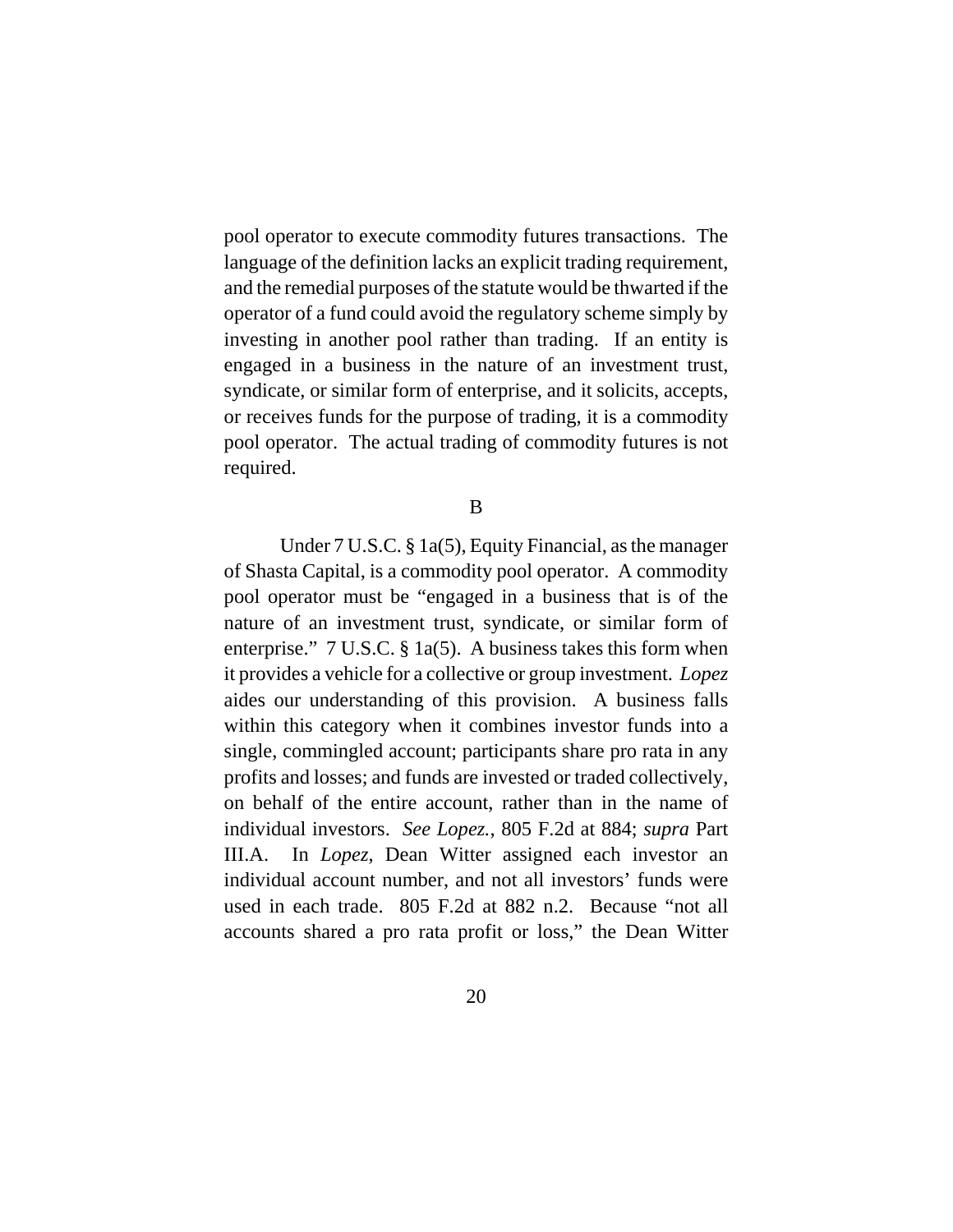investment vehicle was not a commodity pool operator. *Id.* at 884. In this case, defendants collected all investor funds in Shimer's attorney escrow account, and Shimer transferred the commingled funds from his account to Tech Traders. Tech Traders held Shasta Capital's funds in Shasta Capital's name, not in the names of Shasta Capital's investors. Under the Private Placement Memoranda, the Shasta Capital investors shared profits and losses on a pro-rata basis. Shasta Capital was accordingly a vehicle for collective, group investment. Because Equity Financial was the manager of Shasta Capital, it was engaged in a business "of the nature of an investment trust, syndicate, or similar form of enterprise."

A commodity pool operator also must "solicit[], accept[], or receive[] . . . funds . . . for the purpose of trading in any commodity for future delivery." 7 U.S.C. § 1a(5). Firth and Shimer, acting individually and through Equity Financial, solicited funds for Shasta Capital. Shimer drafted the Private Placement Memoranda, and Firth approved these documents and distributed them to potential customers. Equity Financial, Firth, and Shimer advertised the Shasta Capital fund on the Internet. As a result of these efforts, they received more than \$15 million into Shasta Capital. According to the terms of a 2001 investment agreement with Tech Traders and the Private Placement Memoranda, the funds were to be invested with Tech Traders for the purpose of trading futures contracts.

Accordingly, the form of the Shasta Capital enterprise and Equity Financial's solicitation and receipt of funds for the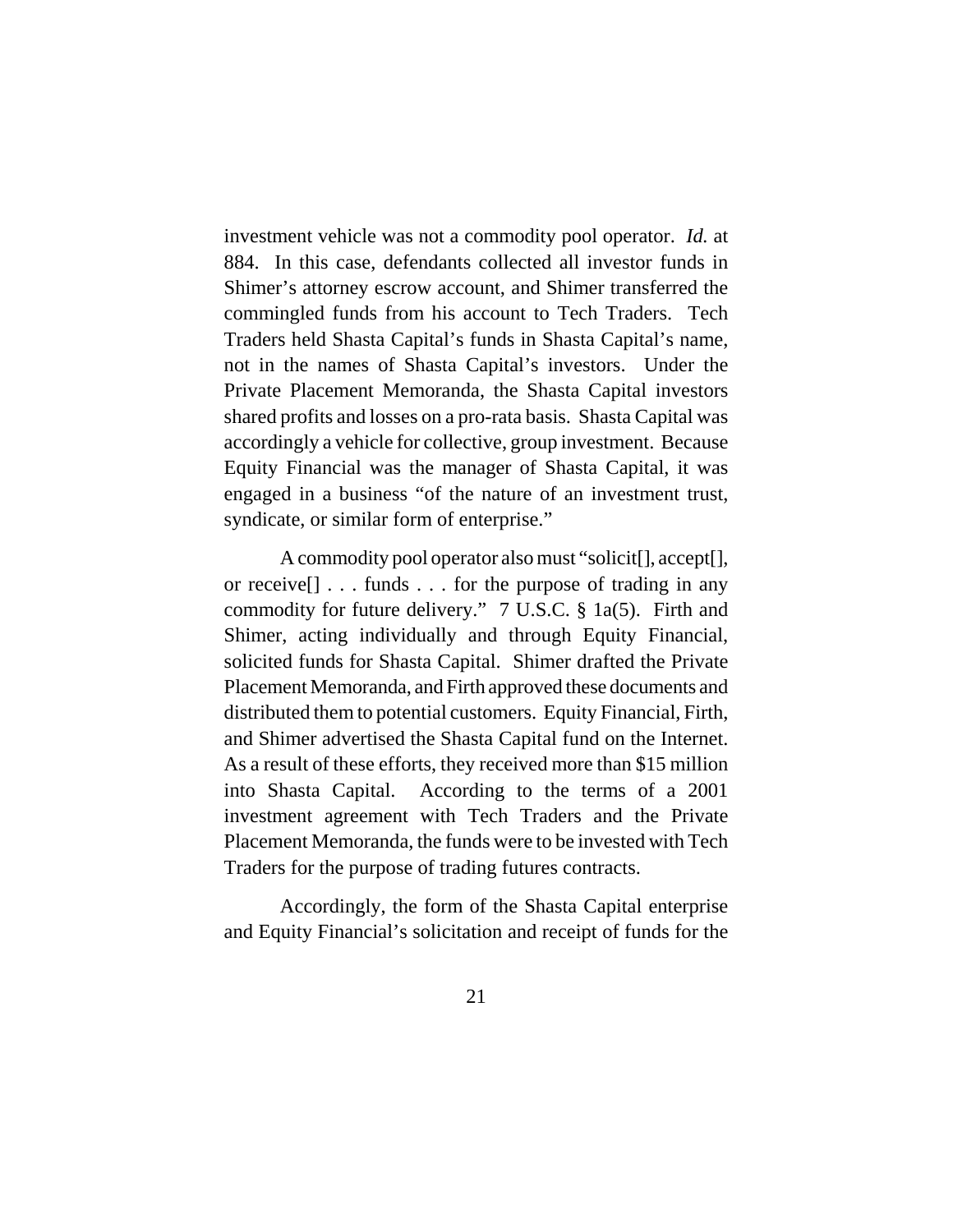purpose of trading futures contracts place Equity Financial squarely within the definition of a commodity pool operator.

#### IV

Defendants challenge the District Court's conclusion that they committed fraud under 7 U.S.C. §§ 6b and 6*o*. 15

- (1) It shall be unlawful for a commodity trading advisor, associated person of a commodity trading advisor, commodity pool operator, or associated person of a commodity pool operator . . .
	- (A) to employ any device, scheme, or artifice to defraud any client or participant or prospective client or participant; or
	- (B) to engage in any transaction, practice, or course of business which operates as a fraud or deceit upon any client or participant or prospective client or

<sup>&</sup>lt;sup>15</sup>As a commodity pool operator, Equity Financial is regulated by § 6*o*, which also governs conduct by Firth and Shimer, who are statutorily defined associated persons of Equity Financial. *See* 7 U.S.C. § 6k (requiring registration of persons associated with a commodity pool operator as a "partner, officer, employee, consultant, or agent . . . in any capacity that involves (i) the solicitation of funds, securities, or property for a participation in a commodity pool or (ii) the supervision of any person" so engaged). According to § 6*o*,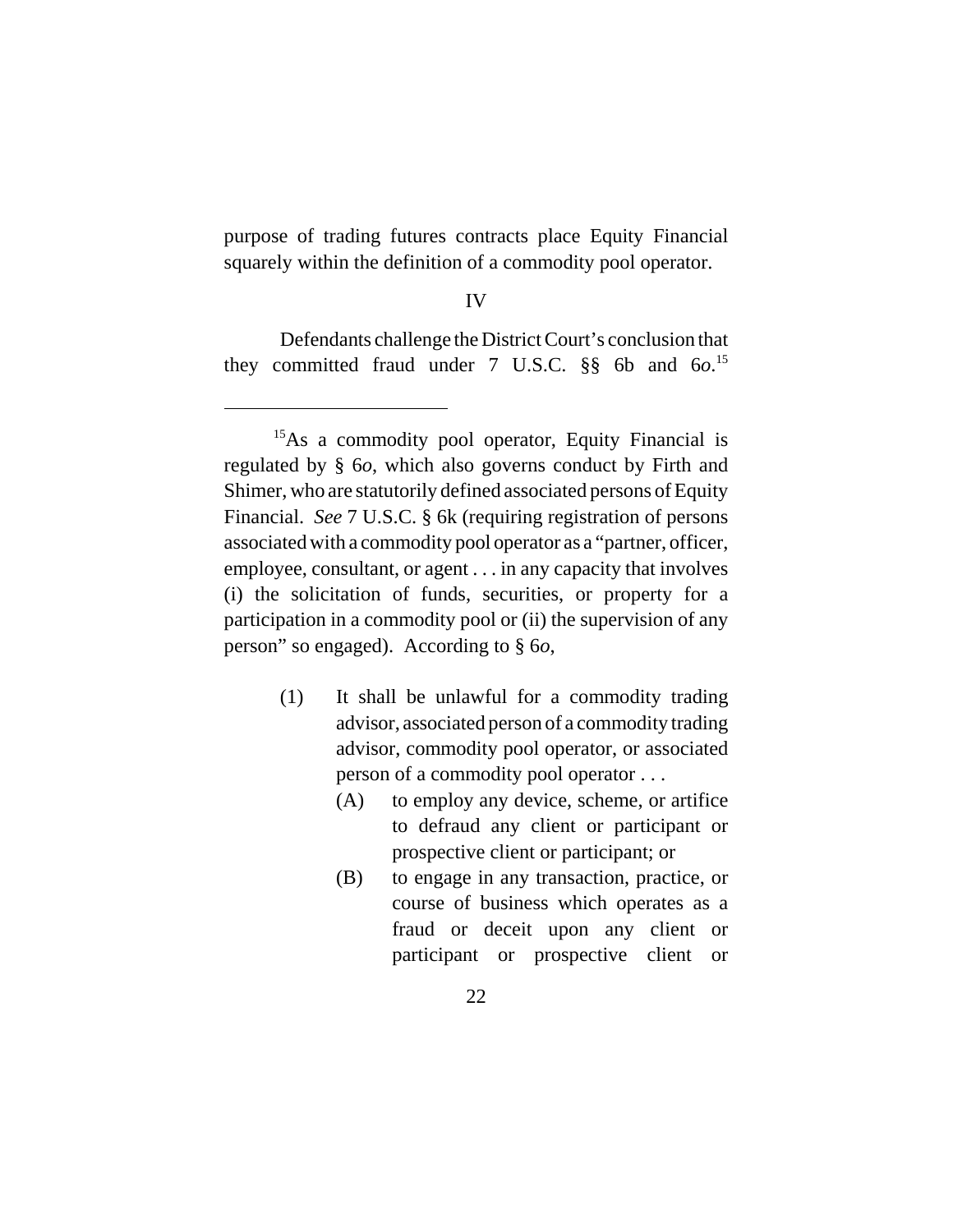Specifically, they contend the evidence does not support a finding of scienter.<sup>16</sup> Scienter is an "intent to deceive,

participant.

7 U.S.C. § 6*o*. The District Court concluded the defendants violated this antifraud provision as well as the antifraud provision in § 6b. Section 6b regulates "any person, in or in connection with any order to make, or the making of, any contract of sale of any commodity for future delivery made, or to be made, for or on behalf of any other person." 7 U.S.C. § 6b(a)(2) (2006). Defendants do not meaningfully challenge the applicability of § 6b to them. "[A]ppellants are required to set forth the issues raised on appeal and to present an argument in support of those issues in their opening brief." *Kost v. Kozakiewicz*, 1 F.3d 176, 182 (3d Cir. 1993). Defendants failed to present a proper argument.

<sup>16</sup>There are different views about whether the antifraud provision in 7 U.S.C. § 6*o*(1)(A) includes a scienter requirement. *Compare First Nat'l Monetary Corp. v. Weinberger*, 819 F.2d 1334, 1341–42 (6th Cir. 1987) ("[Section 6*o*] does not contain the same scienter requirement as § [6b]. . . . [T]he complainant need prove only that the commodity trading advisor intentionally made the statements complained of, and not that the advisor acted with the intent to defraud."), *and CFTC v. Savage*, 611 F.2d 270, 285 (9th Cir. 1979) (concluding a violation of § 6*o*(1) only requires the intent to "employ the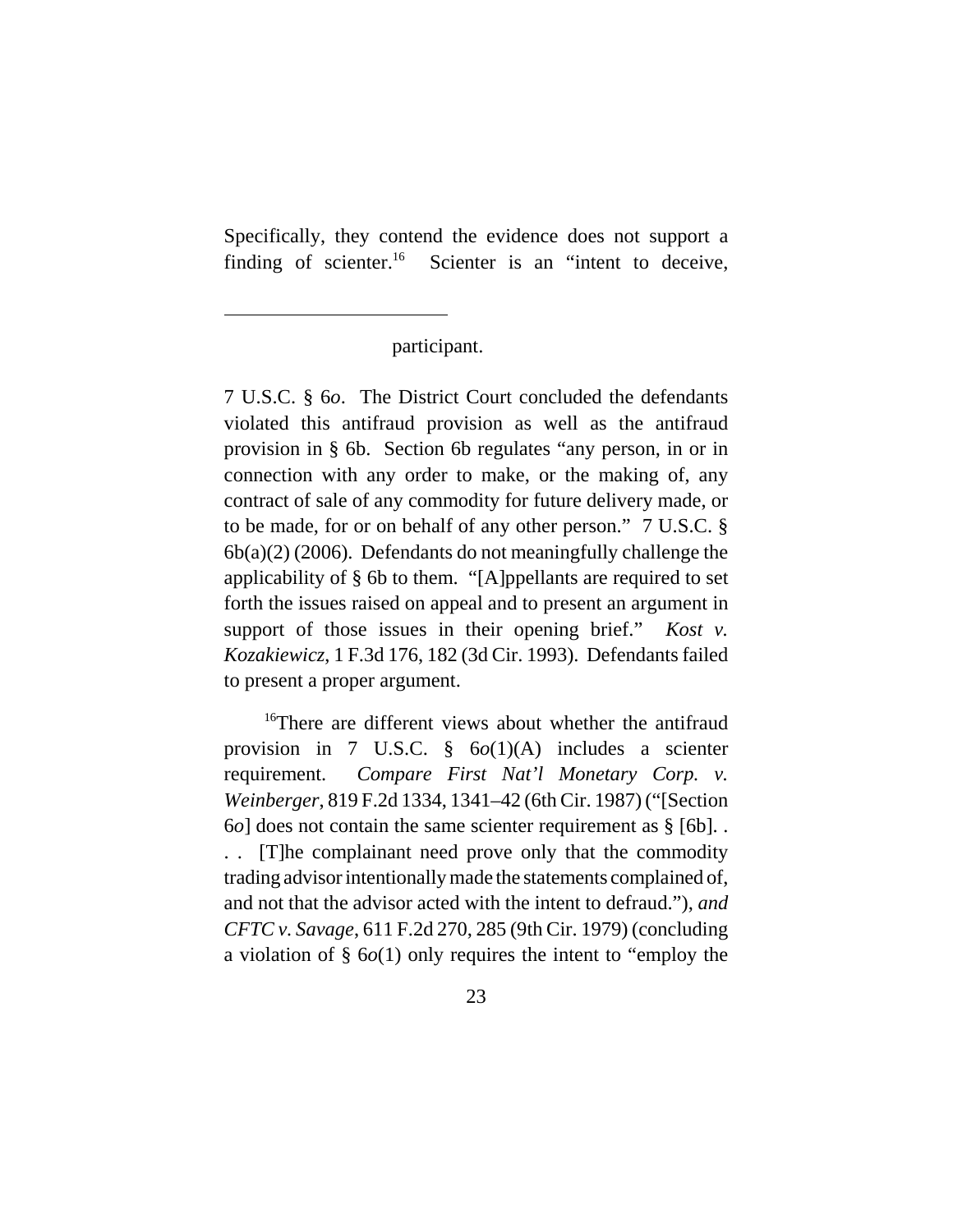manipulate, or defraud," *Ernst & Ernst v. Hochfelder*, 425 U.S. 185, 193 (1976), and it may be shown either by conscious behavior or recklessness. *See Drexel Burnham Lambert Inc. v. CFTC*, 850 F.2d 742, 748 (D.C. Cir. 1988); *First Commodity Corp. of Boston v. CFTC*, 676 F.2d 1, 6–7 (1st Cir. 1982) (concluding a reckless misrepresentation suffices, "one that departs so far from the standards of ordinary care that it is very difficult to believe the speaker was not aware of what he was doing"); *cf. Institutional Investors Group v. Avaya, Inc.*, 564 F.3d 242, 267 & n.42 (3d Cir. 2009) (noting that under federal securities law, either reckless or conscious behavior suffices).<sup>17</sup>

<sup>&#</sup>x27;device, scheme, or artifice'"), *with Messer v. E.F. Hutton & Co.*, 847 F.2d 673, 677–80 (11th Cir. 1988) ("[W]e conclude that Section 6*o*(1)(A) contains the same *scienter* requirement as Section 10(b) and Rule 10b–5 of the federal securities laws, while Section  $6o(1)(B)$  does not require proof of *scienter*."). Because we conclude defendants' conduct in this case demonstrates scienter, we do not also decide whether some other culpability standard would also suffice.

<sup>&</sup>lt;sup>17"</sup>The language of [7 U.S.C.  $\S$  6b] is similar to that of  $\S$ 10(b) of the Securities Exchange Act of 1934 . . . ." *Merrill Lynch, Pierce, Fenner & Smith, Inc. v. Curran*, 456 U.S. 353, 389 n.88 (1982). "A reckless statement is one involving not merely simple, or even inexcusable negligence, but an extreme departure from the standards of ordinary care, and which presents a danger of misleading buyers or sellers that is either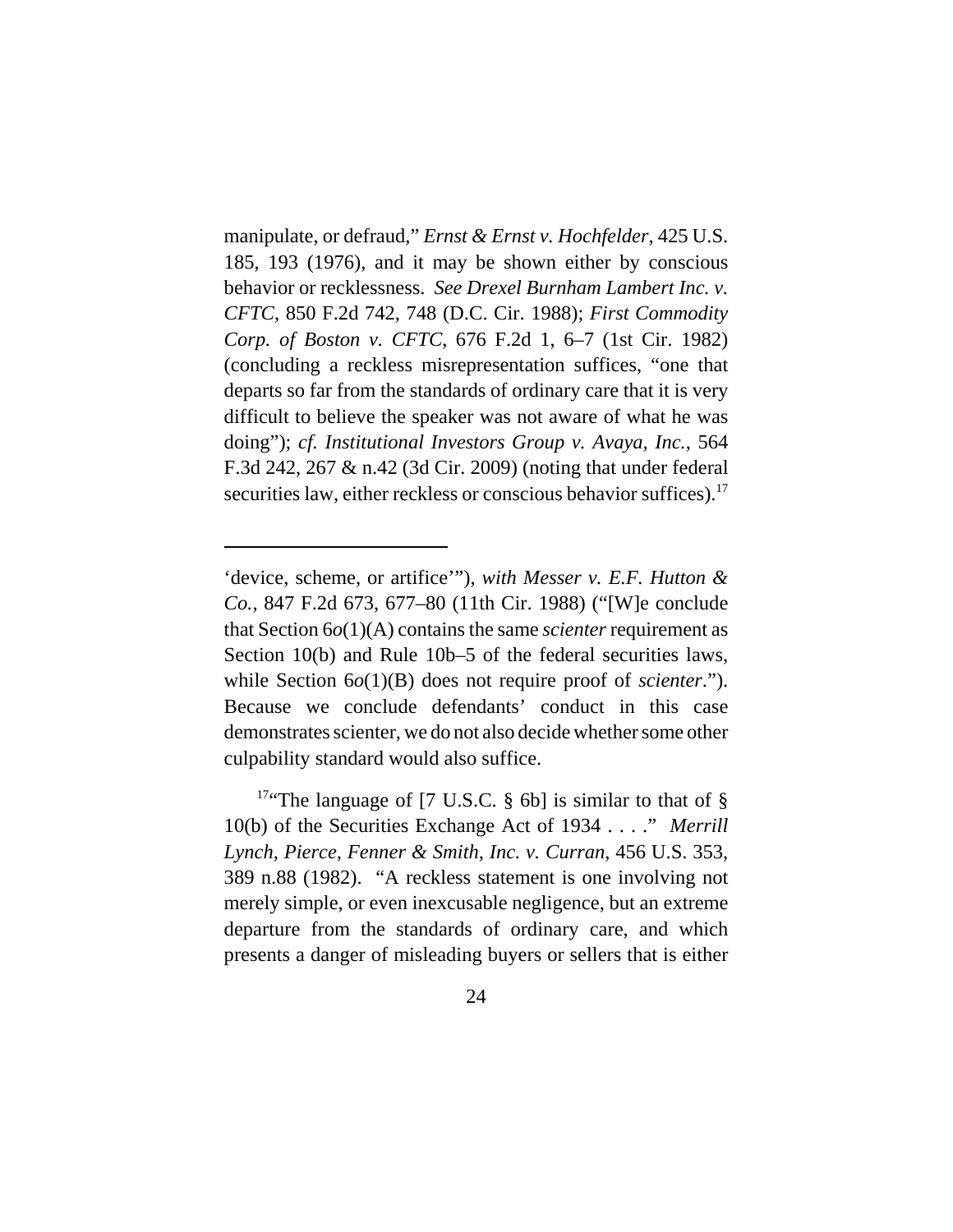Firth and Shimer both knew or recklessly disregarded an obvious risk that Abernathy's reports were false. Both Firth and Shimer learned in 2002 of at least one report, the September 2001 report, that was false. Additionally, Firth learned on at least three occasions that Tech Traders did not have as much money in its accounts as the Shasta Capital records reflected. Defendants nonetheless continued reporting Abernathy's performance results as Shasta Capital's own performance results. Shimer knew Abernathy did not have access to the records he would need to calculate a rate of return. He nonetheless created a system to communicate Abernathy's false reports to investors and potential investors in a way that would appear to be credible, verified by two certified public accountants. Furthermore, Shimer was a party to and Firth knew of the Shadetree agreement, which was not disclosed to investors, and which diverted funds into accounts controlled by Shimer. In light of their knowledge of the falsity of their statements and disclosures, these misrepresentations suffice to show Firth and Shimer acted with scienter.

# V

Firth and Shimer challenge the District Court's conclusion that they are liable as controlling persons for Equity

known to the defendant or is so obvious that the actor must have been aware of it." *In re Advanta Corp. Sec. Litig.*, 180 F.3d 525, 535 (3d Cir. 1999) (internal quotation marks omitted) (interpreting scienter in the context of federal securities law).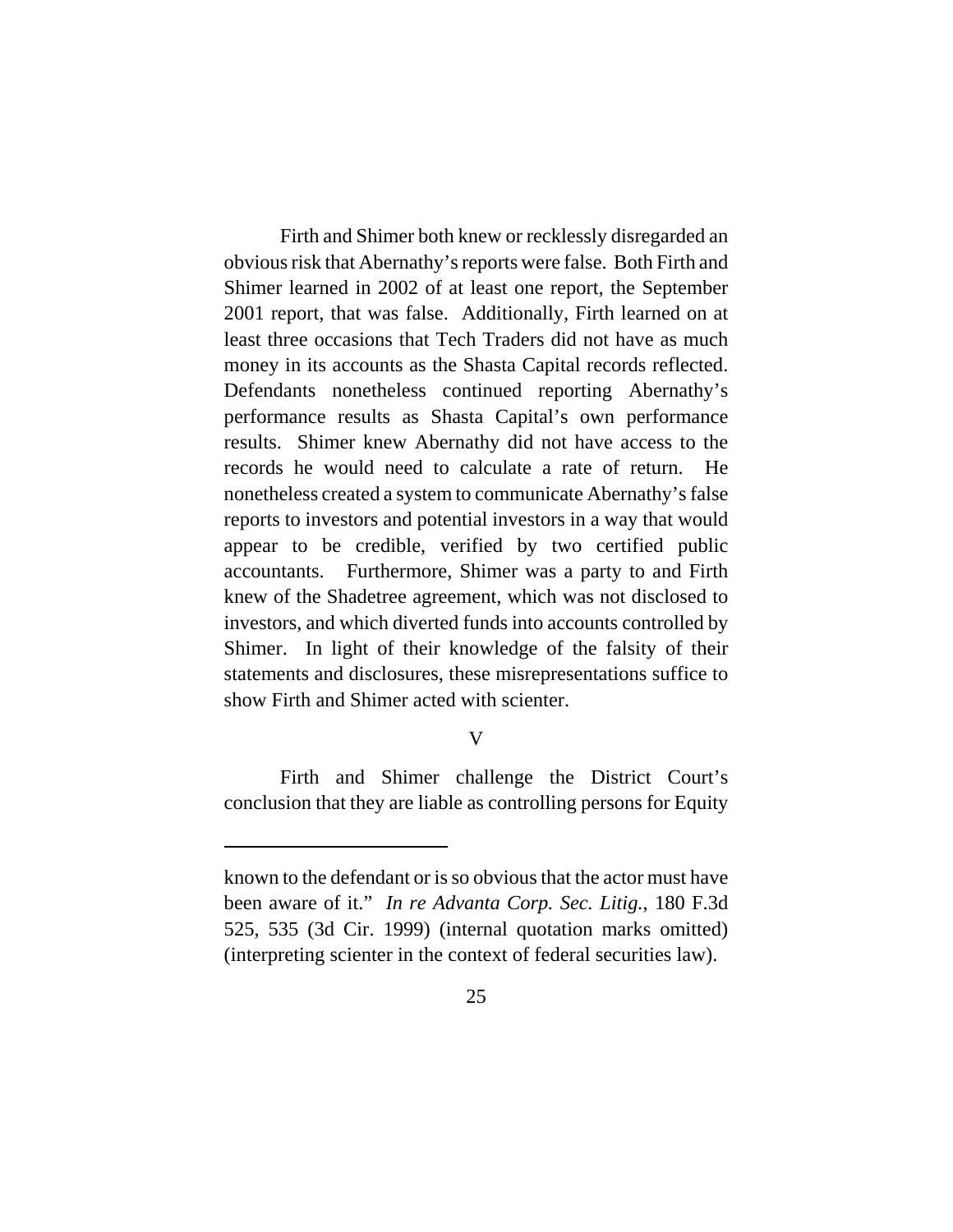Financial's failure to register with the agency.<sup>18</sup> Any person "who, directly or indirectly, controls any person who has violated any provision of this chapter" is liable for the controlled person's violation if he "did not act in good faith or knowingly induced, directly or indirectly, the act or acts constituting the violation." 7 U.S.C. § 13c(b). Here, defendants continued operating the Shasta Capital fund without registering, despite knowing Equity Financial was in violation of the registration requirement. In the fall of 2003, two potential Shasta Capital investors contacted Firth and Shimer, telling them the CFTC believed registration was necessary. In light of this information, Firth and Shimer hired a law firm in October 2003 to consider Equity Financial's registration requirements. Disagreeing with

<sup>&</sup>lt;sup>18</sup>If commodity pool operators use the mails or any means or instrumentality of interstate commerce, they must register with the agency under 7 U.S.C. §§ 6m and 6n. Equity Financial violated this provision because it was a commodity pool operator engaged in interstate commerce and did not register.

In addition to concluding Firth and Shimer were secondarily liable as controlling persons for Equity Financial's failure to register, 7 U.S.C. § 13c(b), the District Court concluded Shimer was secondarily liable for the same violation under the aiding and abetting provision, 7 U.S.C. § 13c(a). It is not clear whether Shimer appeals this latter holding. But if so, his brief contains no argument to this matter, and accordingly he has waived it. *See Kost v. Kozakiewicz*, 1 F.3d 176, 182 (3d Cir. 1993).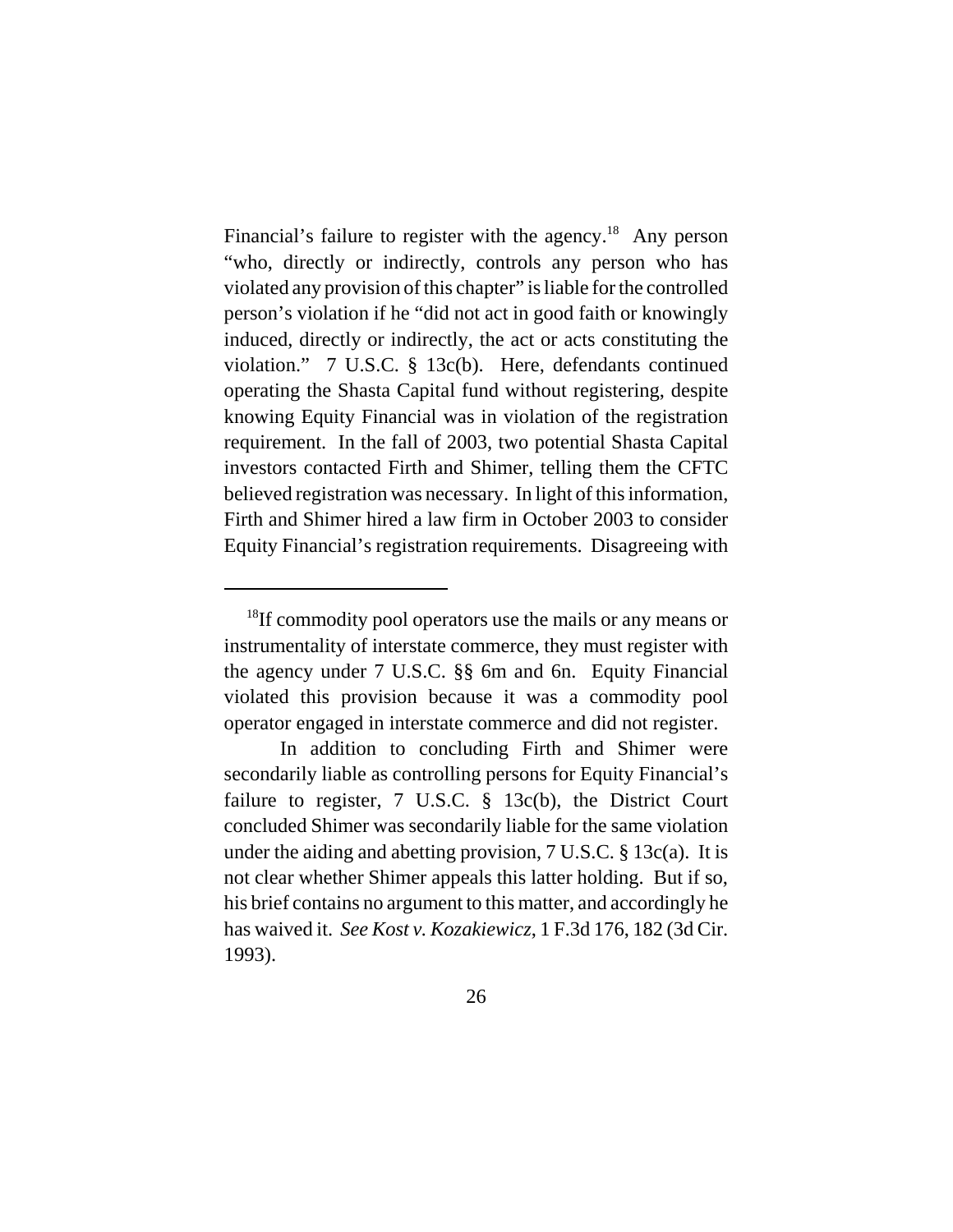Shimer's own legal analysis, the law firm believed the failure to register subjected the operation to legal action by the CFTC.19 The law firm repeated its opinion in a December 2003 letter, and encouraged Firth and Shimer to approach the CFTC, along with Tech Traders, to cure the defects. If Tech Traders would not also register, the law firm suggested defendants would have to end their relationship with Tech Traders. Defendants, despite knowing by this time that the CFTC was investigating Shasta Capital and that Shasta Capital was not in compliance with the registration requirement, wanted to continue the relationship with Tech Traders and Murray. "[S]o long as the numbers were still there," stated Shimer, nobody wanted to jeopardize the relationship. Despite learning about the registration requirement in October 2003, Firth and Shimer continued to solicit investments into the unregistered Shasta Capital fund, and took in more than \$8.5 million between November 2003 and April 2004. Firth and Shimer knew about the registration requirement and continued to operate the fund without registering. The failure to register was not a result of a good faith belief that Equity Financial did not need to register but because "the numbers were still there," numbers that furthered the fraudulent scheme.

# VI

The District Court concluded Shimer aided and abetted

<sup>&</sup>lt;sup>19</sup>The law firm was not privy to information that would have revealed the fraudulent conduct.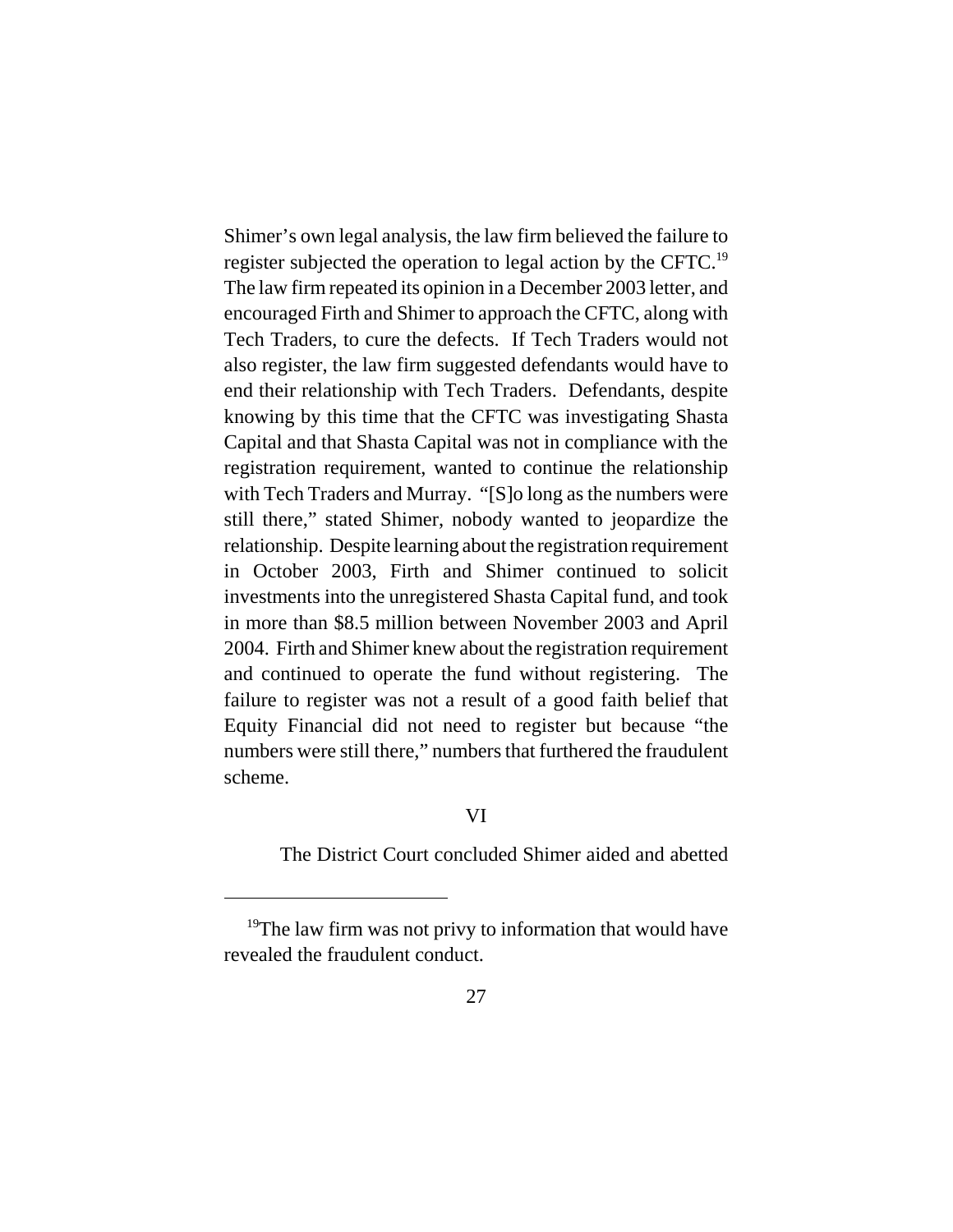Tech Traders's violation of 17 C.F.R. § 4.30. Section 4.30 prohibits a commodity trading advisor from soliciting, accepting, or receiving client funds to purchase, margin, guarantee or secure commodity future interests of the client.<sup>20</sup> Shimer contends Tech Traders was not a commodity trading advisor because Shasta Capital neither traded commodity futures in its own name nor intended to do so. A commodity trading advisor is any person who (i) "for compensation or profit, engages in the business of advising others, either directly or through publications, writings, or electronic media, as to the value of or the advisability" of trading in any commodity for future delivery or (ii) "for compensation or profit, and as part of a regular business, issues or promulgates analyses or reports" concerning such activities. 7 U.S.C. § 1a(6). This definition focuses on the conduct of the commodity trading advisor—Tech Traders in this case. Shasta Capital's choice to invest in the Tech Traders fund rather than trade in its own name is irrelevant to Tech Traders's status under this definition.

 $20$ In this relationship, Tech Traders was the commodity trading advisor and Shasta Capital was its client. Tech Traders violated 17 C.F.R. § 4.30 by receiving Shasta Capital funds and using them to trade commodity future interests. Had Tech Traders established a separate fund to serve as a commodity pool, it could have acted as both a commodity pool operator and a commodity trading advisor without violating § 4.30. Accepting and trading the funds itself rather than establishing a distinct entity ran afoul of the regulation.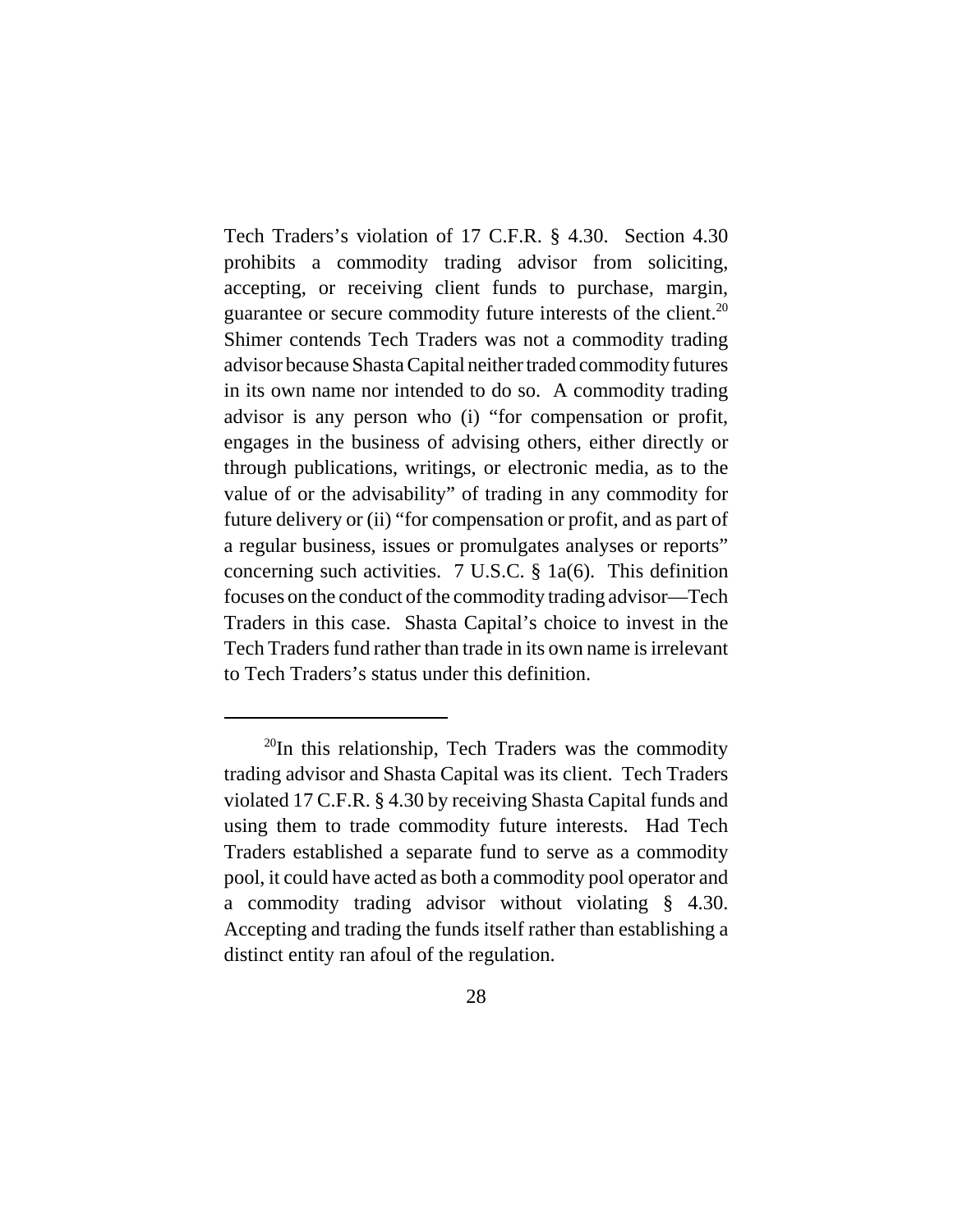Additionally, Shimer contends he is not liable because he did not have the requisite mental state under 7 U.S.C. § 13c(a), the aiding and abetting provision of the Act. Section 13c(a) establishes liability for a person who "willfully aids, abets, counsels, commands, induces, or procures the commission of" a violation of the rules, regulations, or orders promulgated under the Act; "acts in combination or concert with any other person in any such violation;" or "willfully causes an act to be done or omitted which if directly performed or omitted by him or another would be a violation." 7 U.S.C. § 13c(a). Shimer's actions meet the standard. He drafted a 2001 investment agreement between Tech Traders and Shasta Capital. Under the agreement, Tech Traders received Shasta Capital funds for the purpose of trading commodity future interests in Tech Trader's name. Shimer transferred Shasta Capital funds from his attorney escrow account to Tech Traders for that purpose, and he continued doing so after being advised by his law firm in October 2003 that Tech Traders could not trade Shasta Capital funds from Tech Traders's account. At least for the period after October 2003, Shimer's conduct suffices to establish his liability for aiding and abetting Tech Traders's violation.<sup>21</sup>

 $21$ Shimer also challenges the District Court's determination by claiming Shasta Capital did not seek or obtain a commodity interest. The evidence, however, amply demonstrates Shimer's conduct furthered the relationship between Shasta Capital and Tech Traders in which Tech Traders received Shasta Capital funds to "purchase, margin, guarantee or secure" commodity